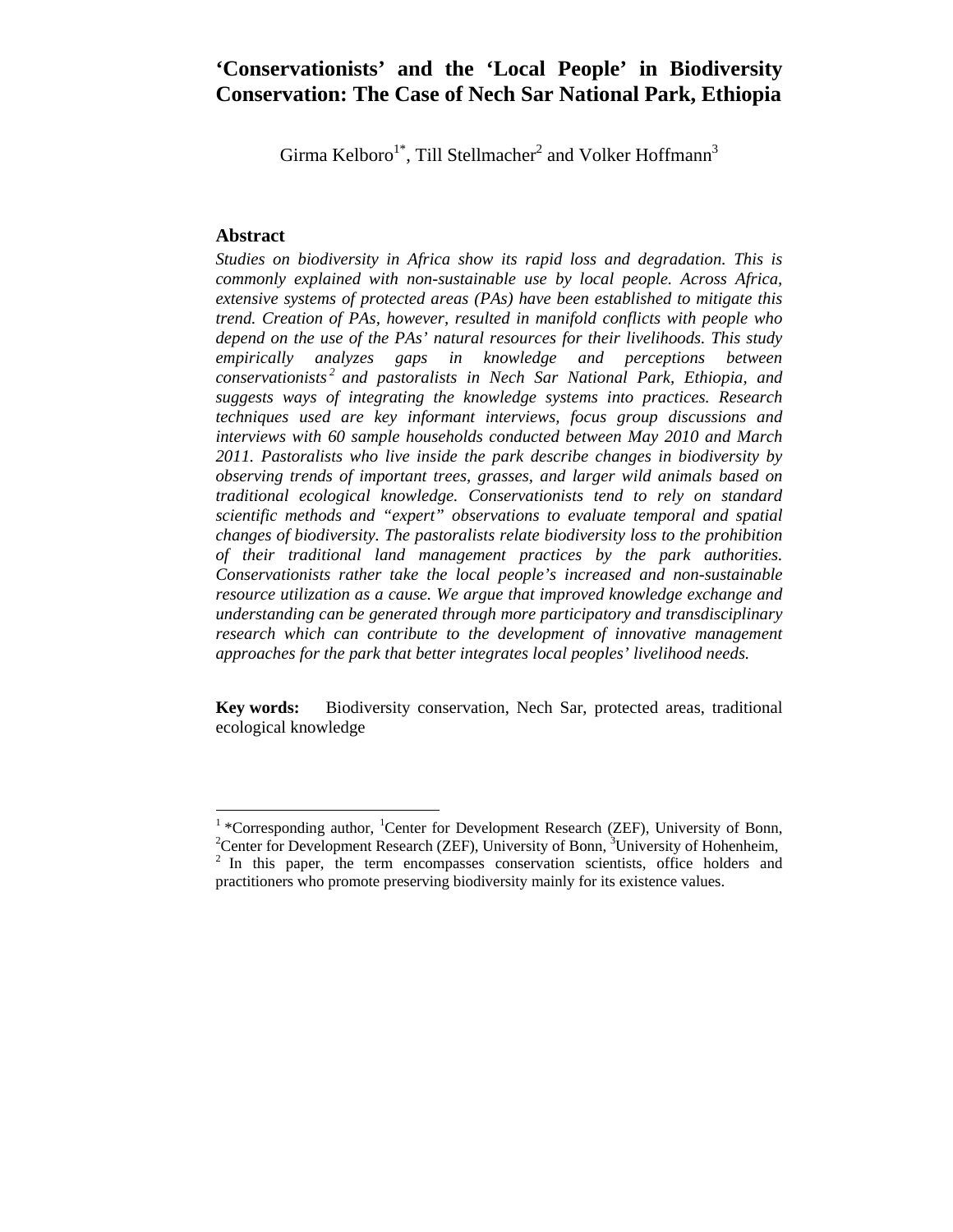### **Introduction**

Article two of the Convention on Biological Diversity (CBD) defines biological diversity (biodiversity) as "the variability among living organisms from all sources including, inter alia, terrestrial, marine and other aquatic ecosystems and the ecological complexes of which they are part: this includes diversity within species, between species, and of ecosystems," (CBD 1992: 3). Ethiopia is known as a biodiversity hot spot (Mckee 2007). The country has taken a number of steps forward to identify its biodiversity resources and implement conservation mechanisms, both *in situ*<sup>3</sup> and *ex situ*. The biodiversity conservation initiatives taken by the Imperial regime (until 1974) were pursued strongly by the *Derg* military government (1974-1991) (e.g. Stellmacher 2007a) and further by the EPRDF government since 1991.

Understanding richness (in species and ecosystems) and degradation with explanations on the causes are the bases for the use, management and conservation of biodiversity in protected areas (PAs). The state of biodiversity in Nech Sar National Park has been assessed and documented by a number of conservationists who recommended various conservation strategies (see for example Hasan et al. 2011, Sintayehu et al. 2011). The studies rely on selected species and land use/land cover change as indicators of trends in biodiversity resources (Biodiversity Indicators Development National Task Force 2010).

Conservationists base their explanations for biodiversity loss in protected areas on abstract ecological concepts of interconnectedness amongst different living organisms and with their natural environment (Liu et al. 2001, Sinclair et al. 2002, Mora and Sale 2011, Laurance et al. 2012). It has been proved that loss of an organism from food chains negatively affects others which are interdependent on each other. For example, "the loss of large, apex predators from several terrestrial ecosystems has resulted in mesopredator release – the proliferation of moderate-sized predators that commonly reduce or eliminate the smaller vertebrate species," (Estes et al. 2001:857). Ecologists have established the knowledge that the natural process of loss of organisms goes on in a pace compatible with replacement except when there are major catastrophic events. In this classical thinking, the human element is simply considered as an agent of disturbance (Moran 2010). However, the analyses limited to the natural world are

<sup>&</sup>lt;sup>3</sup> It refers to biodiversity conservation within the natural habitats such as forests, woodlands, and grasslands by establishing conservation areas as opposed to *ex situ* which refers to conservation in specially designated places or gene banks outside the natural habitats.

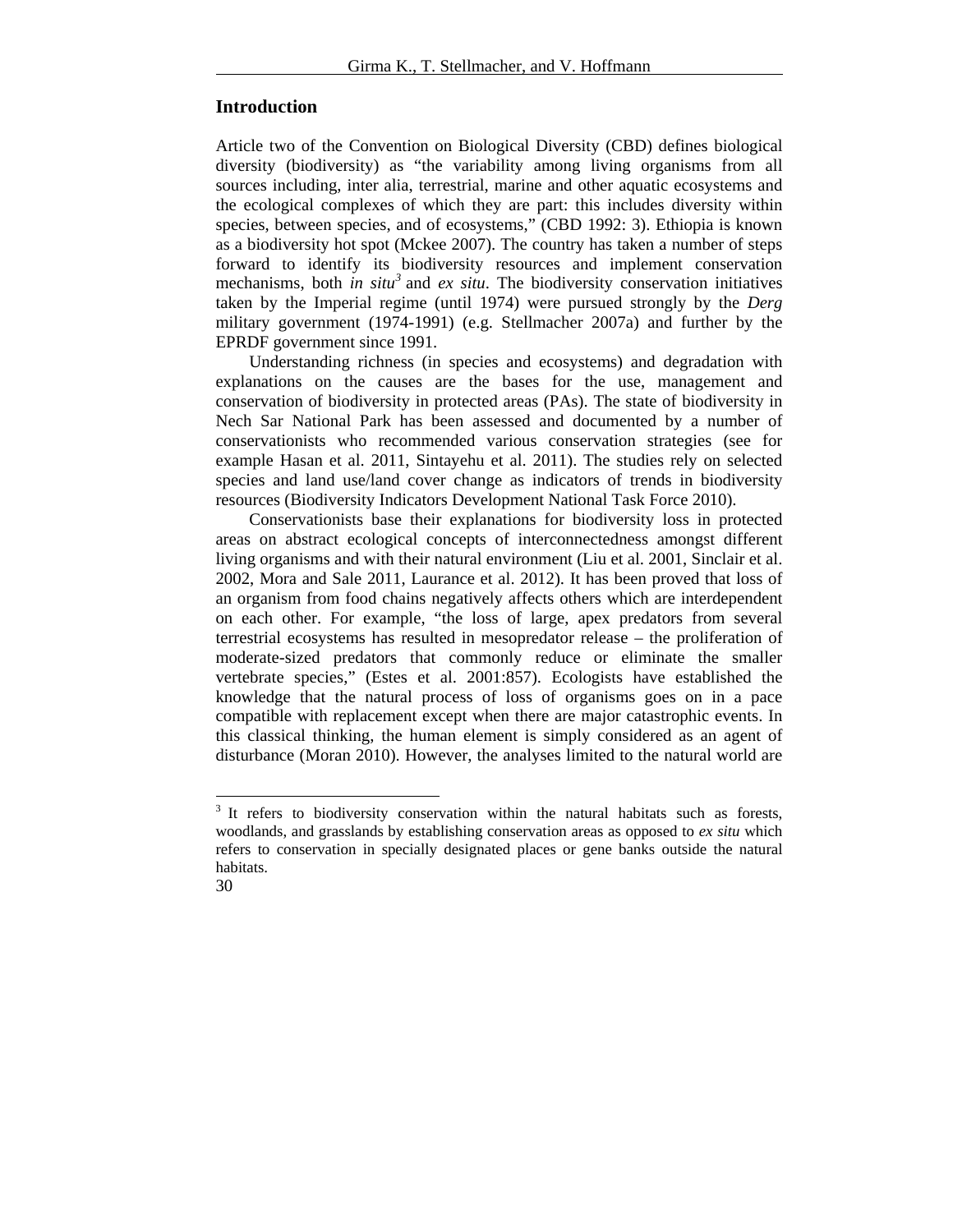not able to show the full picture. For example, studies on the changes in land use/land cover selectively assessed by using GIS and remote sensing data often fail to explain the underlying reasons. But the findings and recommendations of conservationist scientific approaches based on such ecological knowledge shaped the international and national discourses on biodiversity conservation and PAs which largely perceive local people as conservation risks (for example, Holt 2005). Conventional conservationist approaches often fail to provide details on complex social-ecological interactions which can help to design sustainable biodiversity use, management and conservation approaches (Moller et al. 2004, Stellmacher et al. 2012).

The case of Ethiopia is illustrated in Keeley and Scoones (2000) in their work on how environmental degradation discourses developed and influenced national conservation policies which, however, failed to reverse the resource degradation in the country (see for example Yeraswork 2000, Dessalegn 2001). The effect of data and explanations about deforestation in Ethiopia is also another example that shows how the environmental narratives affect national policies and the establishment of PAs (McCann 1997, Stellmacher 2007b, Turton 2011). Local people, on the contrary, often value and describe the resources they use and the changes in their availability in terms of their day-to-day practical interactions on the basis of what is often referred to as 'traditional' knowledge. Anthropologists and other social scientists have long-recognized the importance of this knowledge for environmental management. But their lines of argument focused more on maintaining integrity of the knowledge and practices rather than its use by strengthening its weaknesses. In general, attention of conservationists and the social scientists more or less exclusively on the nature and the human dimension respectively remain as disciplinary boundaries and failed to address the multifaceted and interrelated environmental problems and human needs (Berkes et al. 2003). Since the last decade, however, research on the global environmental changes has moved towards efforts to break the disciplinary boundaries (Moran 2010).

This paper is an attempt to contribute to debates based on studies on the knowledge and perception gaps that exist between conservationists and policy makers on the one hand, and local people on the other regarding use, management and conservation of biodiversity in protected areas in developing countries. Our purpose is not primarily to prove or disprove either the conservationists' or the traditional ecological knowledge. However, by arguing that the gap is among the causes for the continuity of biodiversity loss in protected areas in Ethiopia, we here aim at demonstrating how such differences in the way biodiversity resource dynamics are perceived and conservation measures are taken can be bridged to facilitate more common understanding. We focus on different perceptions on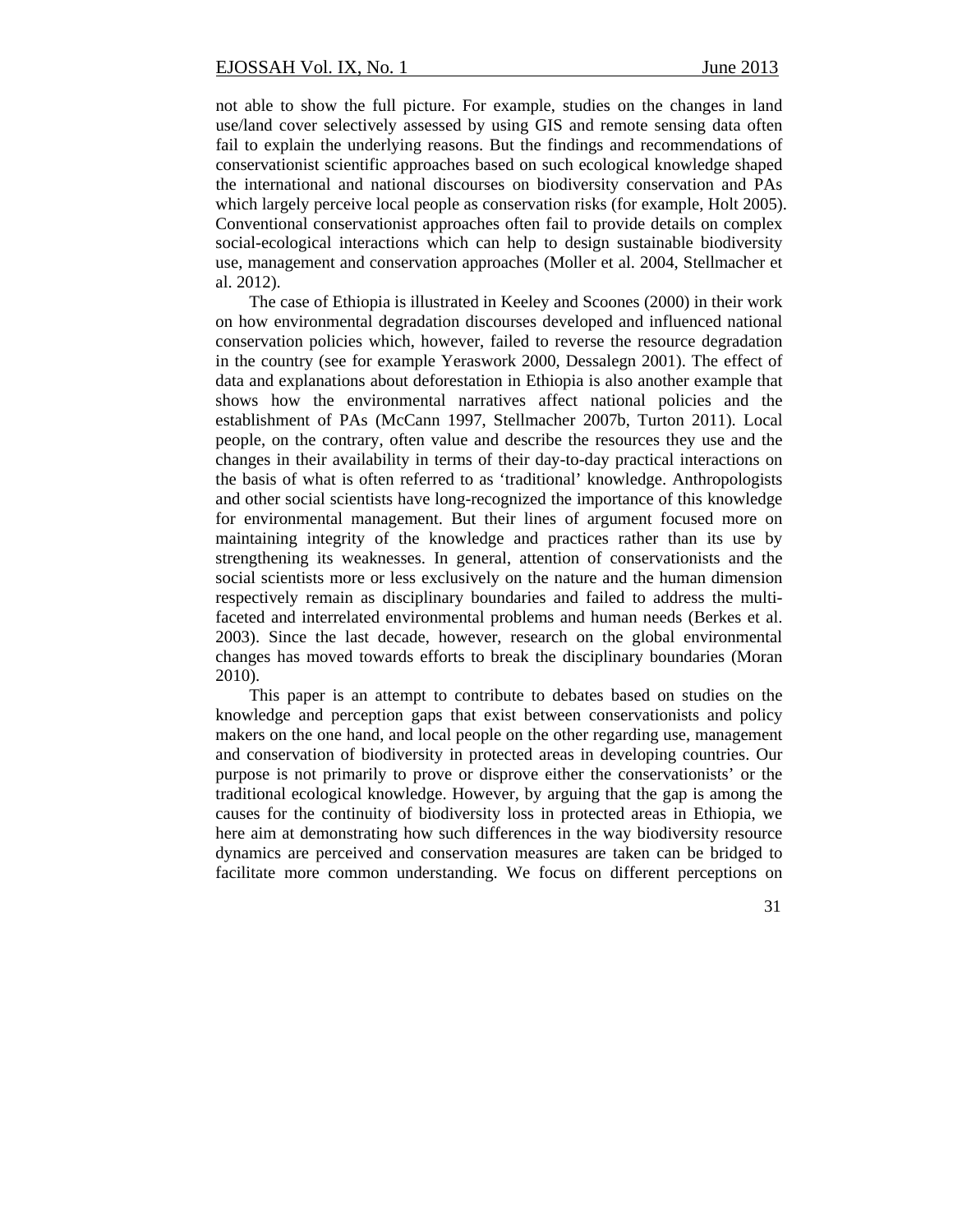biodiversity and its degradation, and how this affects relations and interactions between local people and conservationists. The case of Nech Sar National Park is taken to illustrate the practical context of our argument in the paper. The empirical findings show the contrasts between the knowledge and perception of conservationists and local people<sup>4</sup>. This paves a way for working towards a collaborative management through the strengths of the local people's practices (in their interactions with nature) and the knowledge of conservationists. We take the concept of worldviews as our point of departure to place the contrasts and similarities between the knowledge held by conservationists and local people.

# **Worldviews: a Foundation for Biodiversity Knowledge**

Knowledge and perception of people about natural resources and their environment is founded on worldviews, understandings and interpretations. Worldview is a concept that can be fully addressed by answering its key constituent questions. Vidal (2008:3-6) lists and describes the seven questions calling for answers within the concept of worldview:

- 1) *The question of what*: A question that is directed to understanding the environment and how its components function. In the terms of Vidal, this is "*the question of ontology*" or "*a model of reality as a whole*".
- 2) *The question of origin*: A knowledge question that strives for explanation. The origin of the universe and things inside and how and why they are organized are among the issues covered in this question.
- 3) *The question of the future*: Where are we going from where we are? Depending on the envisioned future and uncertainties, people make decisions to take actions that appear to be safer.
- 4) *Differentiating good and evil*: Answers to this question determine what one endeavours to achieve.
- 5) *How to act*: Concerns with the actions and how to organize them. The nature of interactions among people as well as people and their environment are influenced by the way they perceive the appropriate ways to do things.

<sup>32</sup>   $<sup>4</sup>$  By "local people" here we mean the Guji pastoralists who live inside the</sup> boundaries of Nech Sar National Park. In this paper, "Guji", "pastoralists", and "local people" are used interchangeably to refer to the Guji Oromo people who live inside the designated boundaries of the park.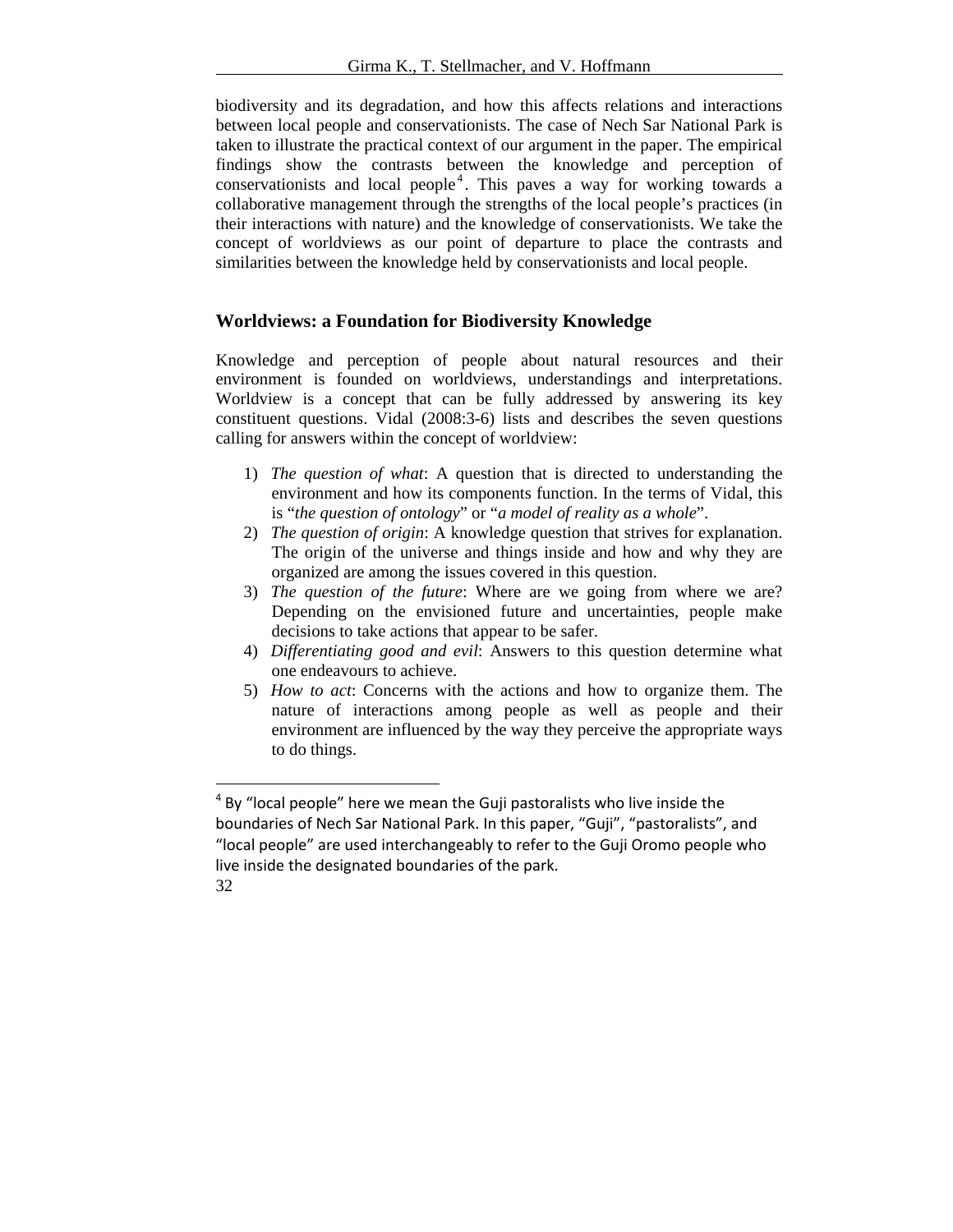- 6) *How to understand the world*: A methodological question about how to answer the first three questions.
- 7) *Available answers*: Although complete answers are not available for the questions, the partial answers available are considered as components to contribute to the worldview.

A further look at how worldview is nurtured and established takes us to culture, which is the basis for worldviews to develop as Aerts and his colleagues describe:

Worldview construction is always connected to a culture in which 'meanings' are circulated, types of behavior are passed from generation to generation, sociopolitical problems are produced, and styles of art confront us. The material used to construct a worldview comes from our inner experience and our practical dealings with things, as well as from the interpretation of history and of scientific knowledge about our world (Aerts et al. 1994: 9).

The knowledge of both conservationists and local people can be understood within the context of their worldviews. Traditional ecological knowledge is embedded in the worldview constituting social institutions; natural resource use, management and conservation systems; and detailed knowledge about plants, animals, soil and other components of the environment (Berkes et al. 2000:1257). As a result, local people base their worldview on their intergenerational culture unlike conservationists who rely on the culture of conservation scientists and practitioners to generate data, analyze, and develop as well as contribute to the construction of their worldview. As defined earlier, the term biodiversity is understood among the conservationists as the diversity on the three levels: within species, between species and ecosystems (CBD 1992). The worldview of conservationists conventionally considers people as the most powerful agents in ecosystems. Hence, minimizing or, as the case in classical protected areas, avoiding people's impact on biodiversity is seen as essential for its maintenance.

For local people, on the other hand, biodiversity resources and the environment in which they exist are often beyond the material benefits they provide. In many cases, local people perceive themselves and their livelihoods not as opponents of their environment but as a part of it. For example, cultural values are attached to landscapes and ecosystems (e.g. Dudley et al. 2005) making culture "a complex and intrinsic system of interlinked components that contribute to an individual's identity by representing relationships with the surrounding environment" (Pretty et al. 2009:101). The difference in worldviews has contributed not only to a variation of how local people and conservationists perceive biodiversity but also in the way it is – or should be – used, managed, and conserved.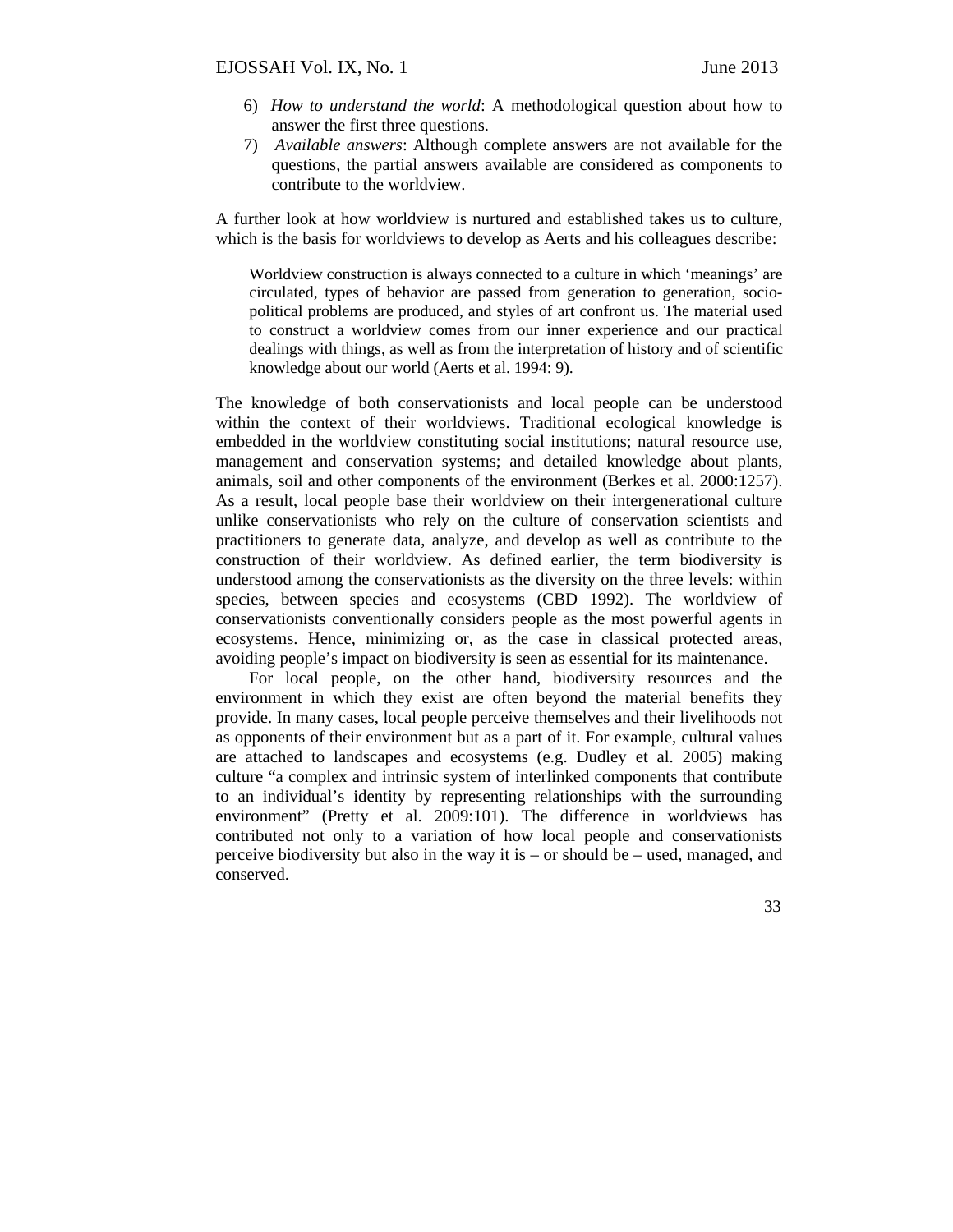# **Traditional Ecological Knowledge**

To understand traditional ecological knowledge, it is necessary to briefly elaborate on the concept of knowledge. Since there is no definition which fully satisfies all aspects of knowledge in different scientific disciplines (Gottschalk-Mazouz 2008), we focus on its components. There are tacit and explicit forms of knowledge (Nonaka 1991, Fazey et al. 2006). Tacit knowledge cannot be articulated and can hence not be easily captured by questionnaires. Explicit knowledge is more tangible, articulated and often well-documented (Fazey et al. 2006, Hoffmann et al. 2007).

Through long-term interactions with biodiversity, local people have developed knowledge through which they value the resources and monitor changes. This knowledge is described alternatively as traditional (ecological) knowledge, local (ecological) knowledge or indigenous knowledge. For the purpose of this paper, we use the term "traditional ecological knowledge" which is defined as follows (ICSU 2002:3):

Traditional [ecological] knowledge is a cumulative body of knowledge, knowhow, practices, and representations maintained and developed by peoples with extended histories of interaction with the natural environment. These sophisticated sets of understandings, interpretations, and meanings are part and parcel of a cultural complex that encompasses language, naming, and classification systems, resource use practices, ritual, spirituality, and worldview.

Traditional ecological knowledge differs from the scientific knowledge in many aspects. In the perspective of the former, the environment and resources with which people interact are intricate components of life and they provide both the tangible materials as well as the intangible spiritual values both of which are interconnected. This is oversimplified in the perspective of the conservation (western) scientific knowledge. Table 1 below summarizes the differences between the two forms of knowledge.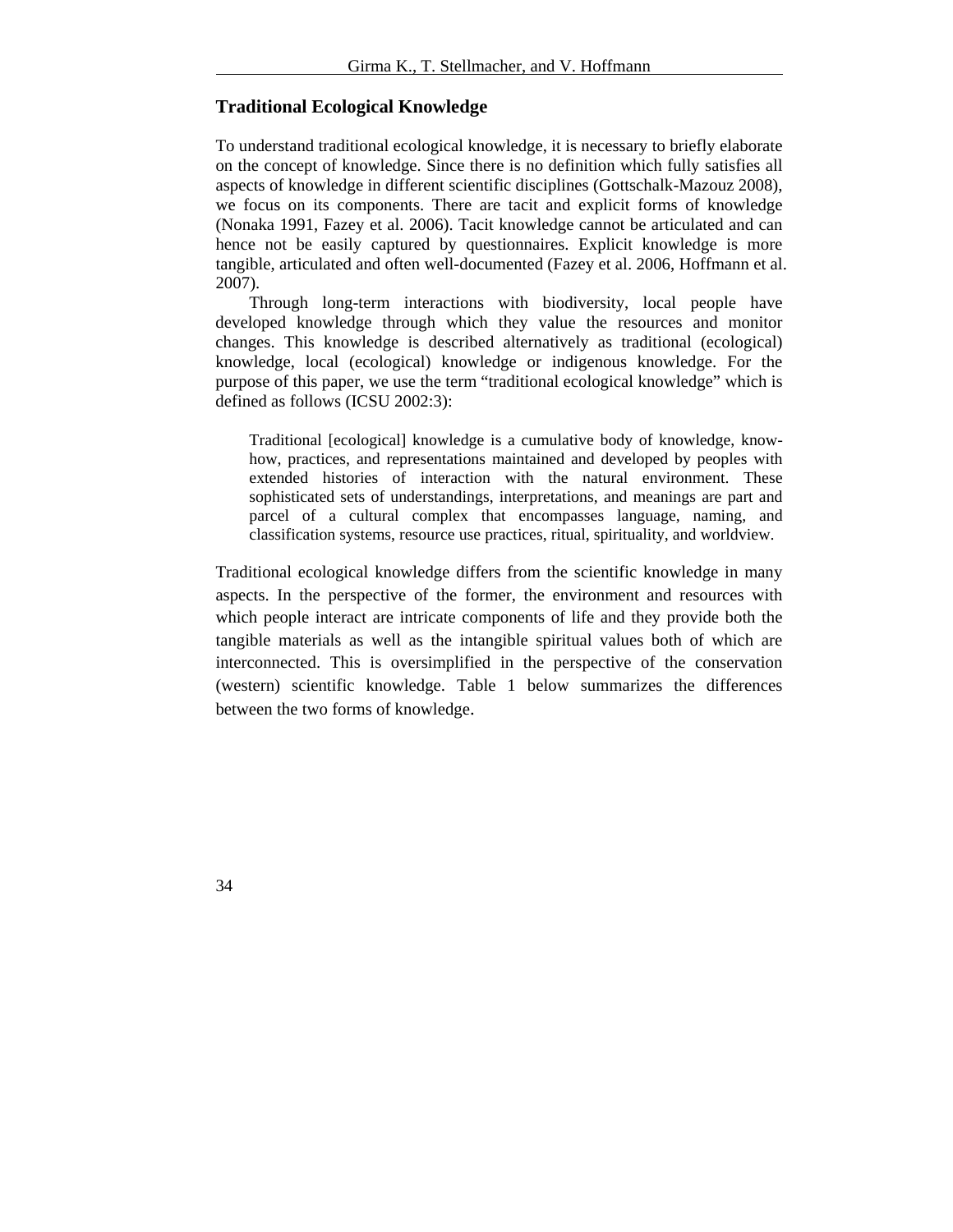| <b>Criteria</b>                     | <b>Conservation Scientific</b><br><b>Traditional Ecological</b>                       |                                                                                                                     |  |
|-------------------------------------|---------------------------------------------------------------------------------------|---------------------------------------------------------------------------------------------------------------------|--|
|                                     | Knowledge                                                                             | <b>Knowledge</b>                                                                                                    |  |
| Nature of<br>information/data       | Generally qualitative                                                                 | Both quantitative and<br>qualitative, with a tendency to<br>give a higher value to<br>quantitative                  |  |
| Level of<br>rationality             | Has an intuitive component                                                            | Purely rational                                                                                                     |  |
| Scope of problem<br>addressed       | Holistic                                                                              | Reductionist                                                                                                        |  |
| Consideration to<br>mind and matter | Mind and matter considered<br>together                                                | Mind and matter separated                                                                                           |  |
| Morality                            | Moral                                                                                 | Value-free                                                                                                          |  |
| View                                | Spiritual                                                                             | Mechanistic                                                                                                         |  |
| Methodology                         | Based on empirical<br>observations and<br>accumulation of facts by<br>trial-and-error | Experimentation and<br>systematic, deliberate<br>accumulation of facts                                              |  |
| Data generator                      | Data generated by resource<br>users themselves                                        | Data generated by a specialist<br>cadre of researchers                                                              |  |
| Temporal<br>dimension of data       | Based on diachronic data<br>i.e. long time-series on<br>information on one locality   | Based on synchronic data i.e.<br>short time-series over a large<br>area<br>$1.1 \t1.0 \t\t \overline{R}$ 1 (1000 1) |  |

**Table 1: Comparison of traditional ecological knowledge and conservation scientific knowledge** 

*Source:* Adapted from Berkes (1993:4)

Traditional ecological knowledge is more and more recognized by scientists as being important to develop strategies for sustainable use, management, and conservation of biodiversity. As Berkes et al. (2000:1253) summarize, the socialecological practices include ecological knowledge for resource management, generation, and handling of knowledge required for the management; institutions that guide the management processes; and cultural back-up of the people-nature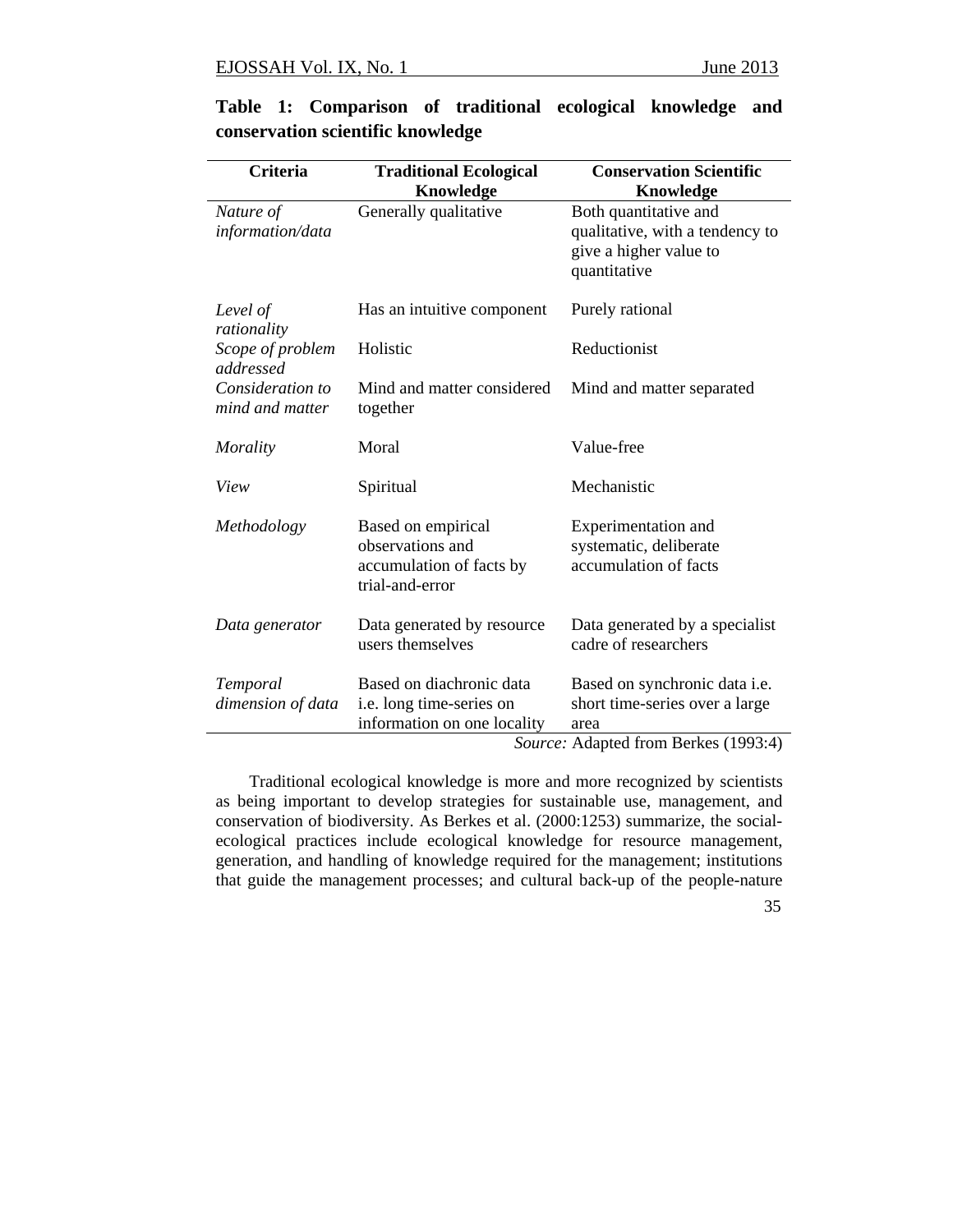interactions. In essence, the knowledge is created, transmitted, and modified into new situations through time with changes in the social, cultural, economic or ecological conditions, which can happen within a generation or intergenerationally through interactive social-ecological practices. Given the complexity of such systems, simple blueprint approaches could not address environmental degradation problems (Moran 2010). In the following section we briefly introduce a model known as Adaptive Collaborative Management (also known as Adaptive Co-Management) which can help to move away from fixed top-down (blueprint) to flexible, participatory adaptive approaches.

### **Adaptive Collaborative Management: A Model of Co-learning**

A working model is needed in order to progress towards a common ground that combines conservation scientific knowledge and traditional ecological knowledge. The Adaptive Collaborative Management (ACM) framework has the potential to facilitate knowledge exchange and sharing among diverse groups of knowledge holders. ACM is a concept which encompasses exchange of knowledge and experiences among interest groups both on rhetoric and practices. ACM has been developed by the Center for International Forestry Research (CIFOR) for community forest management and applied in Asia, Latin America, and Africa. The concept is applicable to all situations of natural resource management in which the resource is complex in its nature and involves multiple interest groups.

The three components of ACM are (a) communication and creation of a shared vision, (b) learning among stakeholders, and (c) collective action (Prabhu et al. 2007:18). Communication is a means through which people exchange perceptions and share experiences as well as develop a common vision. Here we are referring to a form of two-way communication unlike the old conventional model which entails a linear flow of technologies and approaches from conservationists to the people (Hoffmann 2009). In ACM, communication which exhibits partnership between people and conservationists is needed both for developing a shared vision and "for creating a whole that is greater than the sum of its parts. Effective communication enables diverse actors to share – and ultimately negotiate and create synergies from – their worldviews, goals, values, and knowledge" (Prabhu et al. 2007:18). Continuous communications and discussions among interest groups also help in understanding their true intentions thereby building trust on each other. The shared vision developed in this way may also help people to consider their daily activities in terms of the long-term impacts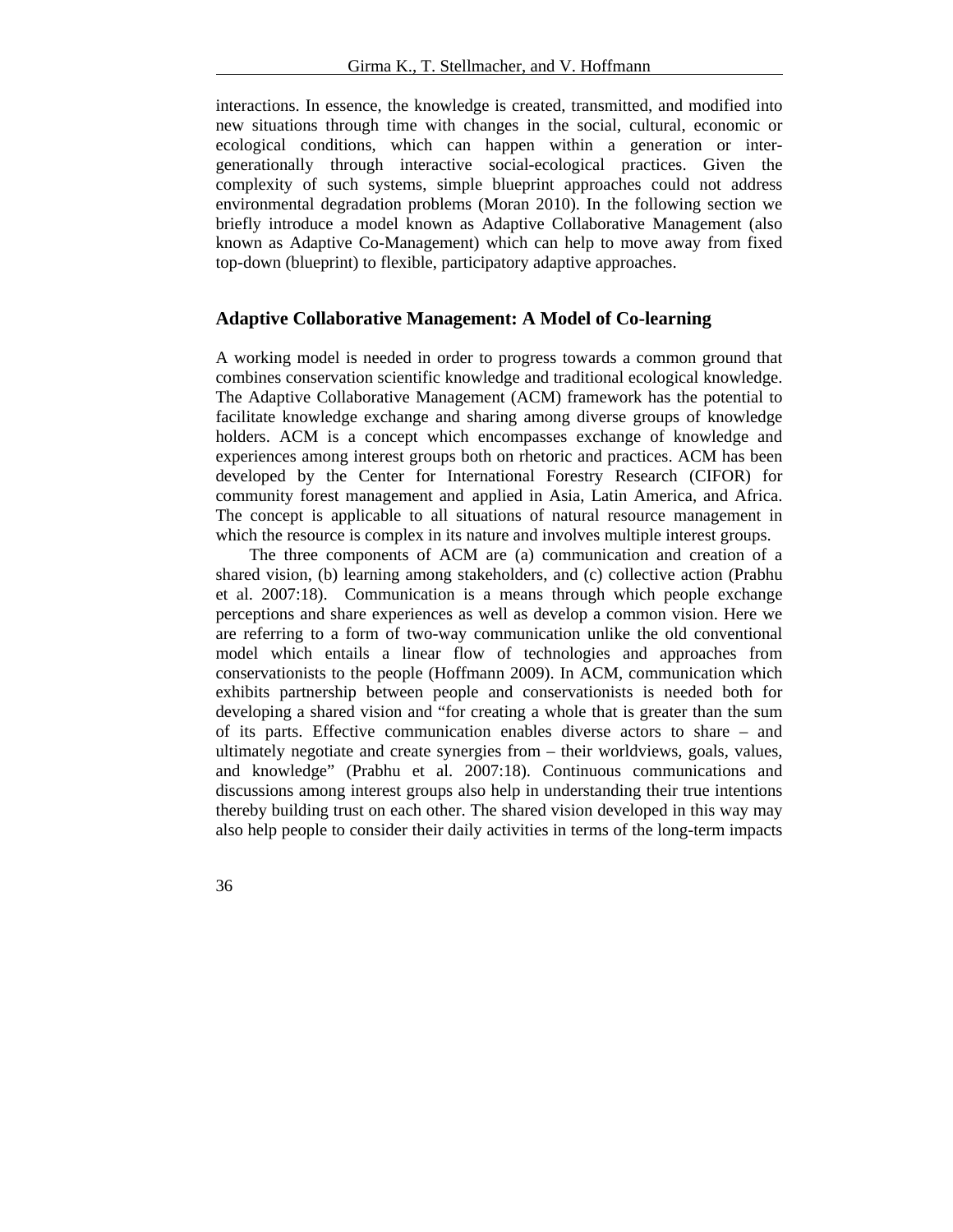beyond their temporary needs. In other words, the shared vision is "*necessary for the shared ownership of processes, decisions, and outcomes*" (Ibid.).

Learning, which is the other key element in ACM, involves a process in which both the local people and conservationists are always prepared to deliberately and consciously understand and apply new inputs of knowledge in the process of natural resource use, management and conservation. The focus of learning is what makes adaptive management different from conventional management (Murray and Marmorek 2003:423). Learning is an unavoidable starting point in ACM (Armitage et al. 2009). The learning process provides technical and managerial inputs of knowledge that can solve problems identified in the learning process. With development of new understanding, it is possible to modify even the vision. More than that, "it also includes learning at a higher level rather than simply the learning of facts, the kind of learning that enables stakeholders to reframe their perspectives – or some part of their worldview," (Prabhu et al. 2007: 19). This entails social learning, which is a key in collaborative natural resource management leading towards effective joint/collective action (Schusler et al. 2003, Gabathuler et al. 2011).

Referring to collective action as the other element of ACM, Prabhu and his colleagues argue that this approach is essential in contexts, which are characterized by the complex nature of the resources, pluralism (in interests, rights and responsibilities of people) and tensions on different levels (Prabhu et al. 2007: 20). Local people are not taken merely as implementers of decisions made by conservationists; they are rather partners in all processes of decision-making, implementation and learning from feedbacks. This also shows their active roles in governance (Armitage et al. 2007). Therefore, we believe that the model is also relevant to consider in protected areas in Ethiopia in efforts to bridge the knowledge gap between local people and conservation scientists and practitioners.

# **Methodology**

#### **The Study Area: Nech Sar National Park and the People**

Nech Sar National Park is located about 510 Km south of Addis Ababa. Its establishment had come as a response to reports based on observations by foreign travelers and government conservation advisors. European travelers and researchers, most notably the Childs Frick Expedition in 1912 (Friedmann 1937:17-18), indicated the area of Nech Sar in the Rift Valley of Southern Ethiopia as a biodiversity hot spot for the first time.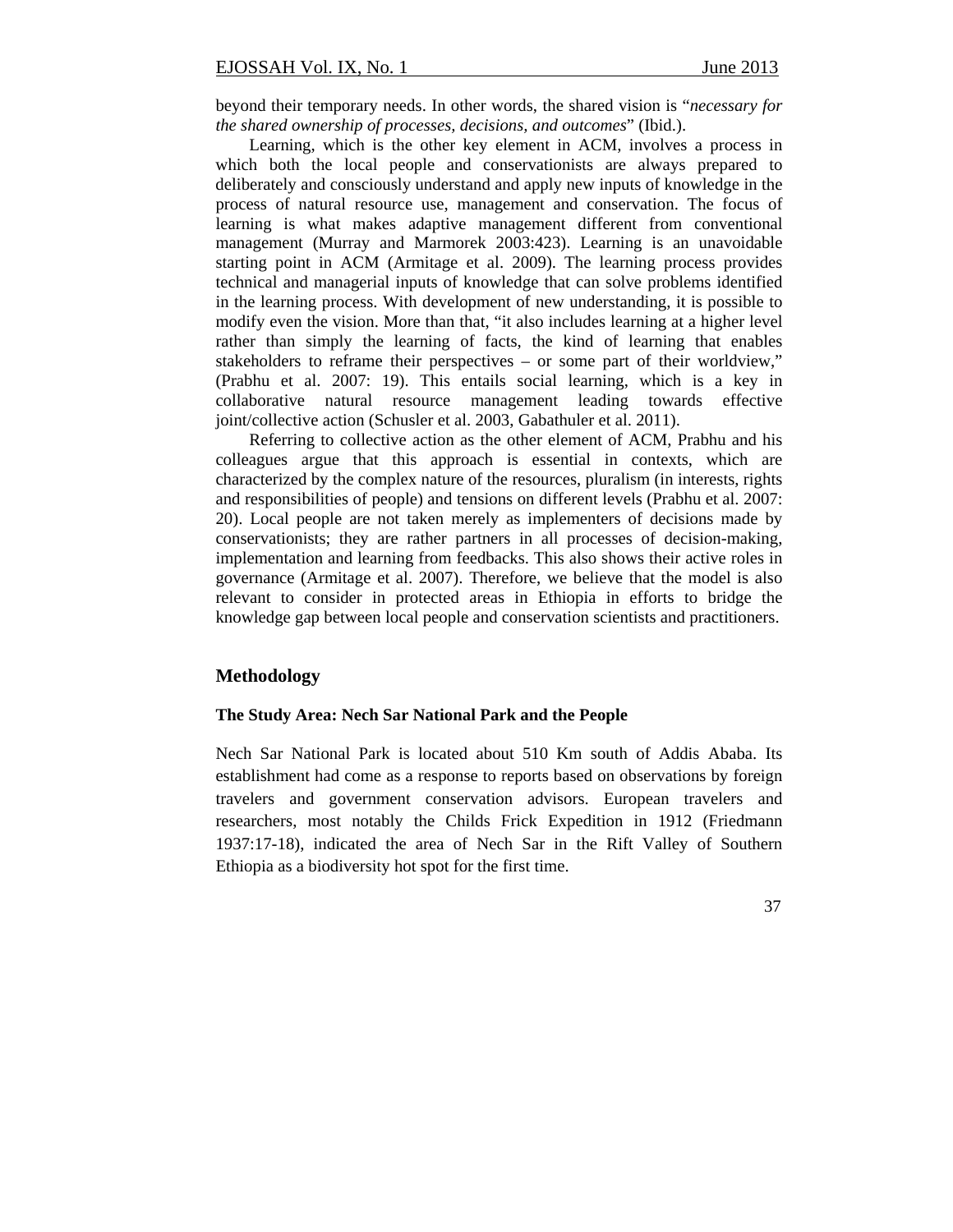

**Figure 1:** Map of Nech Sar National Park (*Source*: the archives in the park's headquarters)

The diversity of its ecosystems is composed of aquatic habitats (Lake Abaya and Lake Chamo), ground water forests, riverine vegetation, montane woodlands, and grasslands (Duckworth et al. 1992) (Figure 1). Based on the proposal of the UNESCO advisors to the government as part of their national mission to assess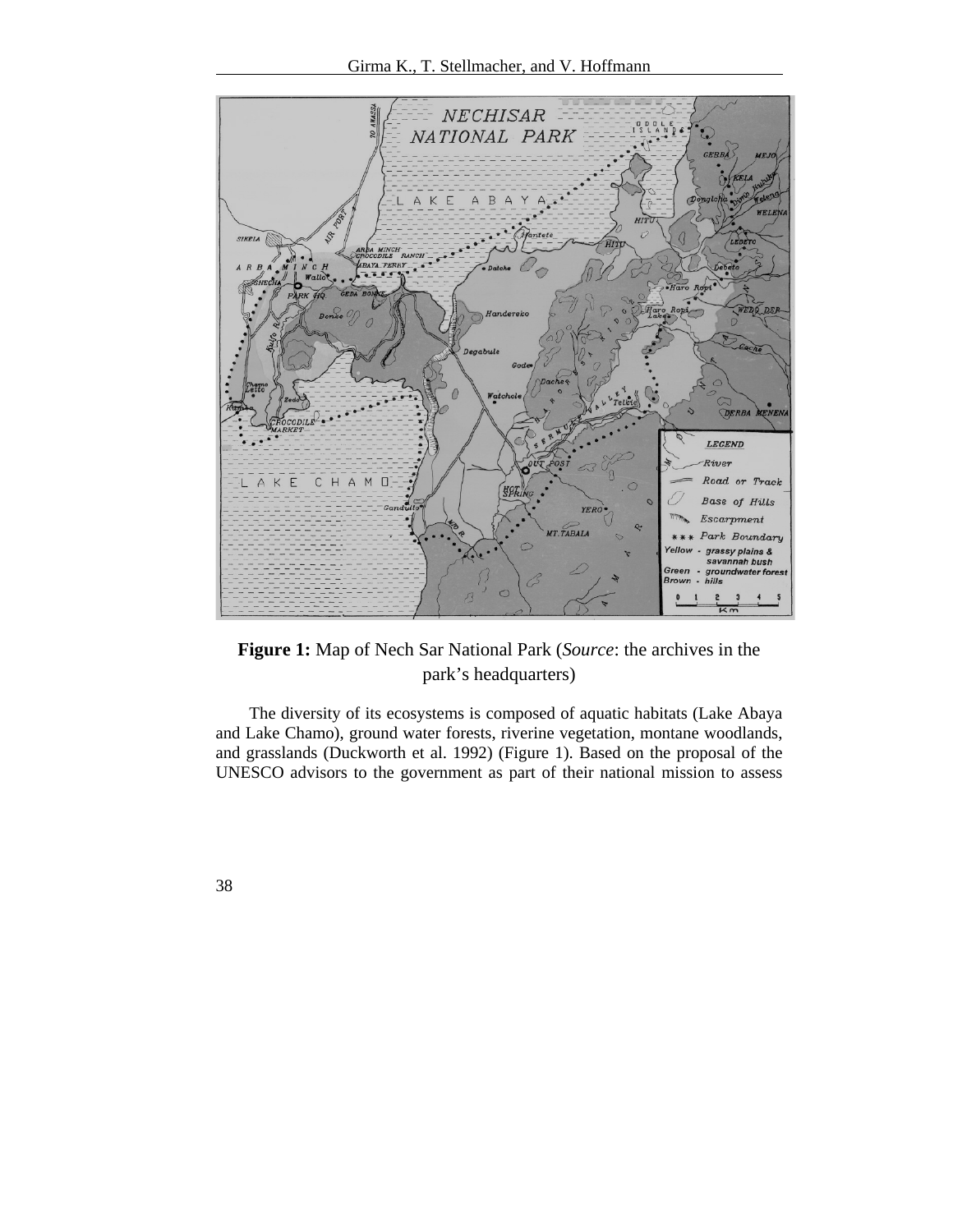the country's potential for wildlife conservation in the 1970s, Nech Sar was designated as a national park in 1974.<sup>5</sup>

However, the local people living in and adjacent to the newly established park were not a priori consulted, which immediately led to tensions between the park authorities and the local people. Interviews with Guji pastoralist elders who passed through that time show that in the early stages of the park establishment, people were told "not to kill" wild animals. This was only at the brink of the collapse of the Imperial Government of Haile Selassie I. In the *Derg* regime, the history of the people-park relationship continued with military conservation interventions. The *Derg*'s conservation approach followed the exclusion of all local people (Ganta/Gandule and Kore small holder farmers; Guji pastoralists; and residents of Arba Minch town and its surroundings who fish and collect wood and grass) from the park. However, the tension between the park and the people continued even after the change of regime in 1991.

#### **Data Collection Process**

This paper focuses on the Guji pastoralists who live in Nech Sar National Park. We used a combination of research techniques and tools such as key informant interviews, group discussions, participant observation, and sample household interviews during the fieldwork from May 2010 to March 2011. We started with the qualitative data collection in order to generate an in-depth understanding before formulating and testing a semi-structured household questionnaire. 60 households of the Guji pastoralists living inside Nech Sar National Park were interviewed. The different tools allowed triangulation. Several weeks with overnight-stays in the villages of Gode, Arda Gudina and Mado in the park allowed in-depth participant observation of resource use, management, and conservation practices.

Experts from research, state agencies, and NGO practitioners were interviewed to obtain data on their perceptions on the park's biodiversity and the approaches they would recommend for the use, management, and conservation of the park. In the presentation of the interview results, we kept our respondents anonymous given the sensitivity surrounding Nech Sar National Park governance at this time.

<sup>&</sup>lt;sup>5</sup> Blower, John H. 1967. Report on a visit to the Nechisar area, Lake Chamo.

Ethiopian Wildlife Conservation Organization. Addis Ababa, Ethiopia.

Bolton, Melvin. 1970. Rift Valley lakes ecological survey. Report 4: the Nechisar Plains (second part). Ethiopian Wildlife Conservation Organization, Addis Ababa, Ethiopia.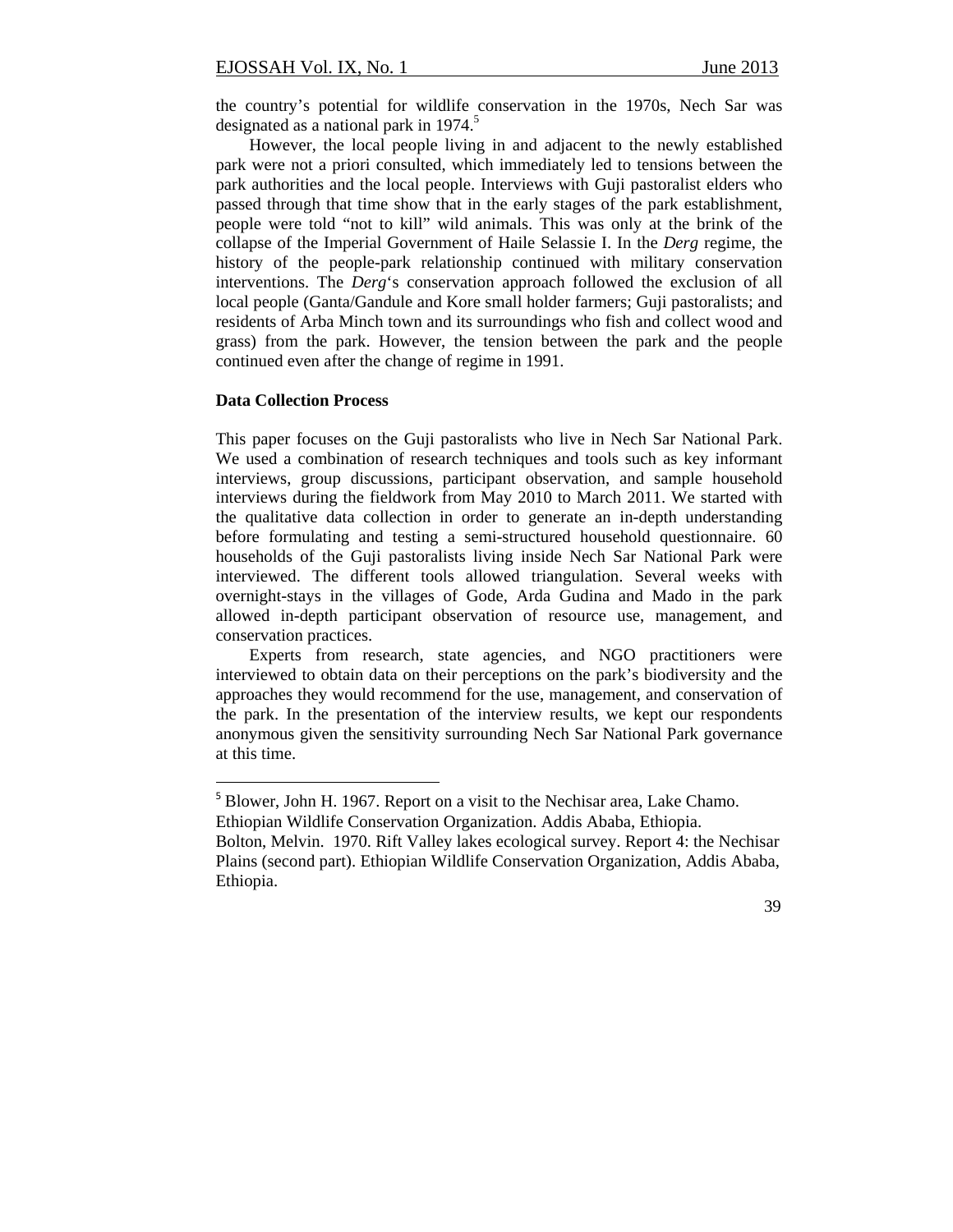#### **Similarities and Parallels in Knowledge and Perceptions**

The Guij recognize the loss of biodiversity in Nech Sar National Park as a problem. In the interviews, 92 percent of them agreed that the quality and quantity of grass cover preferred for their cattle grazing in the park is declining. About 100 percent of them responded that invasive trees increasingly grow in the park. An elderly among the pastoralists described the historical trend of vegetation cover in the area as follows: "There were dense covers of grasses preferable for our cattle grazing. But, now, tree cover is increasing while grass cover is decreasing."<sup>6</sup> About 90 percent of the Guji observed that the cover of some tree species has increased. A similar result was obtained through group discussions but with reference to the trends of specific grasses and trees (Table 2). According to our group discussants, all the grass types considered had been declining whereas all the trees had been expanding into the grassland plains.

The Guji also perceive various changes in numbers and composition of wildlife in Nech Sar National Park. The experience the people have accumulated by spending day and night in the area has helped them to easily observe the changes in the general condition of wild animals in the park. Around 72 percent of the Guji interviewees perceive that the population of wildlife has been increasing. The remaining proportion of the interviewees thinks that the population of wildlife is decreasing. None of the respondents considered the wildlife population as stable. Informal interviews also show similar results. The informants illustrate their views using practically visible cases. For example, an elderly informant described his observations of the wildlife trends in this way: "We know the reproductive cycle of some animals since we live together. We know, for example, the time when a zebra gets pregnant and gives birth. We see that the number of some wild animals such as zebra is increasing while others are decreasing."<sup>7</sup> The Guji informants refer to the big mammals in their discussions about the temporal changes in the wildlife population.

Conservationists, on the other hand, strive to consider wildlife of all sizes to understand the trends. However, putting this biological principle in practice is extremely demanding in terms of the capacity required. In the case of Nech Sar National Park, there is lack of evidence even for conservationists to show the trends of small animals and plants. But it is possible to show here that the

 $6$  S120 interviewed on 11/10/2010, Nech Sar National Park

<sup>40</sup>   $7$  K03 interviewed on 02/07/2010, Nech Sar National Park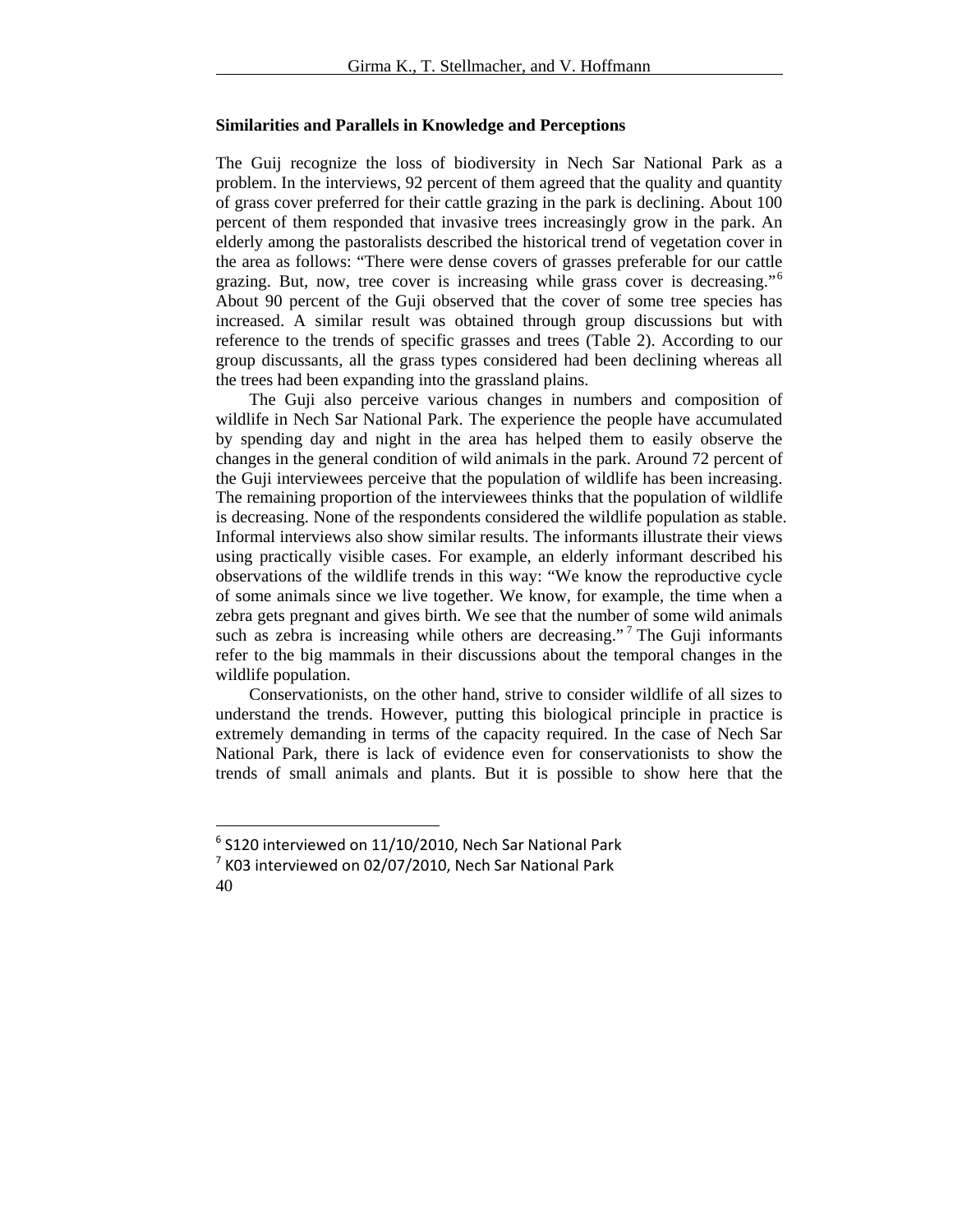perception of conservationists coincides with that of the Guji in terms of the general understanding about loss of wildlife in the park.

Interviews with conservationists and reviews of conservation-oriented studies reveal the available data and nature of discourses about resource degradation in the park. The park is considered among conservationists generally as one of the vulnerable protected areas in Ethiopia exposed to the risk of losing its biodiversity. Some of the exemplary results from interviews with conservationists show the commonly held perception regarding the condition of the park. An interviewee working in an academic position for Arba Minch University stated that "forests, fish and grasses are currently under a severe destruction in the park."8 Another conservation expert working for the park claimed that "the park suffers from an alarming rate of wildlife loss."<sup>9</sup> The park conservation officer supported his arguments of degradation with data on examples of some species whose status had been recorded at different times since the designation of Nech Sar as a park. The most prominent example is the negative trends in the population status of Swayne's hartebeest (*Alcelaphus buselaphus swaynei*). At the time of this study, the park had recorded only about 12 individuals losing more than 90 individuals compared to the more than 100 population recorded in the 1970s. Studies which documented the population of this endemic mammal at different times are also indicative of an extreme decline in its size (Bolton 1973, Befekadu 2005, Aramde et al. 2011, Demeke and Afework 2011). Land use/land cover changes and habitat fragmentation are reported as major problems in the park due to a high degree of disturbance in the grassland plains as well as the riparian and ground water forest (Asaye 2008).

To sum up, both the conservationist knowledge and the traditional ecological knowledge holders agree that the biodiversity and natural resources were relatively intact in Nech Sar National Park in the first two decades of its establishment as a national park. The difference between the traditional ecological knowledge holders and the conservationists is their way of description and references. The conservationists use quantitative data of specific cases which they think are the key species that deserve a special attention. The traditional ecological knowledge holders, on the other hand, describe the situation qualitatively based on their life-long experiences.

 $8$  F017 interviewed on 25/10/2010. Arba Minch

 $9$  F019 interviewed on 25/10/2010, Nech Sar National Park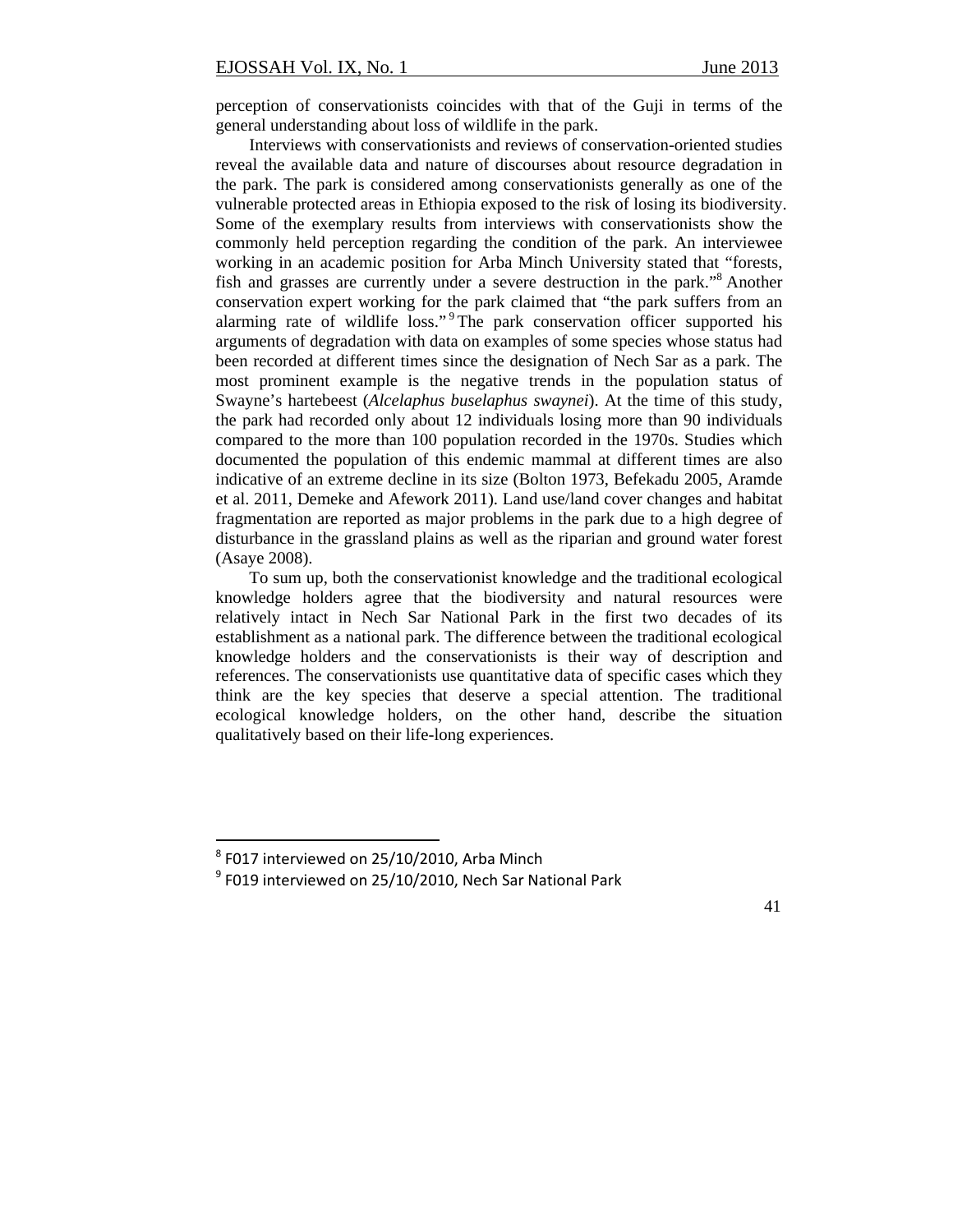| <b>Grass species preferred for grazing</b>     |                          |                                               |                              |              |  |
|------------------------------------------------|--------------------------|-----------------------------------------------|------------------------------|--------------|--|
| <b>Local name</b>                              | Scientific name          | <b>Main growing</b><br>niche                  | Part<br><b>Used/consumed</b> | <b>Trend</b> |  |
| Chokorsa/Korcha                                | Not known                | Areas highly<br>fertilized with<br>cow manure | Grazing                      | Decreasing   |  |
| Koidesa                                        | Chlorix<br>roxburghiana  | Grassland plains                              | Grazing                      | Decreasing   |  |
| <i>Obba</i>                                    | Not known                | Around rivers                                 | Grazing                      | Decreasing   |  |
| Argeda                                         | Not known                | Grassland plains                              | Grazing                      | Decreasing   |  |
| Bule luka                                      | Not known                | Grassland plains                              | Grazing                      | Decreasing   |  |
| Trees and shrubs preferred by browsing animals |                          |                                               |                              |              |  |
| <b>Debobesa</b>                                | Not known                | Hills and villages                            | Leaves                       | Increasing   |  |
| Chigidida                                      | Not known                | Hills and villages                            | Leaves                       | Increasing   |  |
| Kore koniye                                    | Combretum spp.           | Hills and villages                            | Leaves/fruits                | Increasing   |  |
| Turura<br>guracha                              | Acacia mellifera         | Hills and villages                            | Leaves/fruits                | Increasing   |  |
| Turura dalecha                                 | Acacia senegal           | Hills and villages                            | Leaves/fruits                | Increasing   |  |
| Sato                                           | Acacia nilotica          | Hills and villages                            | Leaves/fruits                | Increasing   |  |
| Jirme                                          | Dichrostachys<br>cinerea | Hills and villages                            | Leaves/fruits                | Increasing   |  |

**Table 2:** Some indicators of biodiversity changes for local people in Nech Sar National Park

> *Source:* Field notes from a focus group discussion in Nech Sar National Park, June 2010

The parallelism in the knowledge and perceptions between the Guji and conservationists is also ascertained by making a comparative analysis of the values attached by both. The Guji use plants and animals with socio-cultural and economic values as indicators of biodiversity trends. In the informal interviews, some of the qualitative descriptions the Guji used to show the resource dynamics in their environment include the fact that it was not a problem previously to access and use grasses for their cattle; traditional medicinal plants were abundant in their surroundings; and they never had a problem to get grasses needed for constructing their traditional shelters. Now, they experience shortage of these products in their daily life. For the local people, living in the area is inseparable from the use,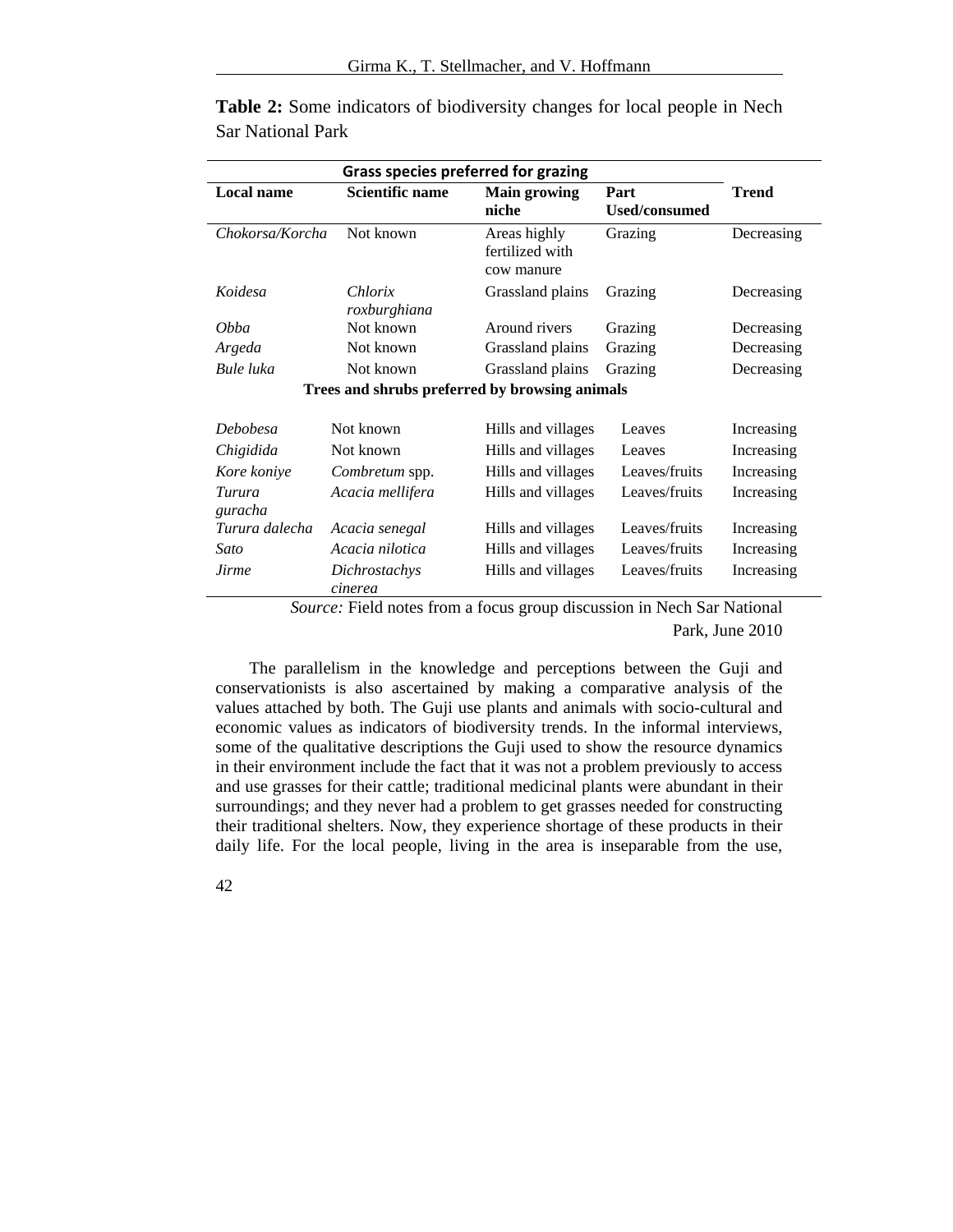management and conservation practices. In an informal interview, a 90 years old elderly man stated:

We belong to this land, and the land belongs to us. Irgansa (a Guji name for Nech Sar area) is one of the areas where our ancestors were sheltered. We are left with only this land whereas other areas are taken by settlements, farms and the Arba Minch town. This area is again needed by government for wildlife. We don't know what to do and where to go*.* 10

Therefore, the Guji are the ones who give meaning to the area in which they live and vice versa. This view about land is related to the findings of Turton (2011:168) in his study of the people in the Omo lowlands:

When they see a tree they are most likely to see it as good for making fire sticks or milk containers, axe handles or dueling poles, or as a good shade tree, or a rapid encroacher on grazing land. They are too close to their physical surroundings, too 'implicated' in them and have too much practical knowledge of them, to see them in formal rather than functional terms.

Conservationists, on the other hand, analyze changes on biodiversity status using indicators without regard to their values to the local people. For example, among others, conservationists consider Nech Sar National Park as a priority conservation area mainly since it is a shelter for the endemic Swayne's hartebeest categorized as ENDANGERED (EN) by the IUCN (IUCN SSC Antelope Specialist Group 2008). Given the fact that this species is endemic to Ethiopia and the park is one of the only three sites in the country where the species exists, there appears to be a national urge to protect the species where it is found. But how the protection of this species in the park can compensate the ensuing loss of grazing land for the pastoralists has remained unclear to the people. Based on his four decades of study on the lower Omo Valley of Ethiopia, Turton (2011) concludes that conservationists give more attention to nationally defined objectives to justify conservation value and thereby mobilize support to coercive state to implement conservation objectives.

The understanding about the resource dynamics in Nech Sar National Park and the differences in valuing the resources between the conservationists and pastoralists can be taken as opportunities and challenges to integrate their knowledge systems and practices. From the results presented and related discussions so far, we can generalize that the Guji appreciate loss of biodiversity in their particular ways. This perception can serve as an entry point for

 $10$  Interviews with K03 on 02/07/2010, Nech Sar National park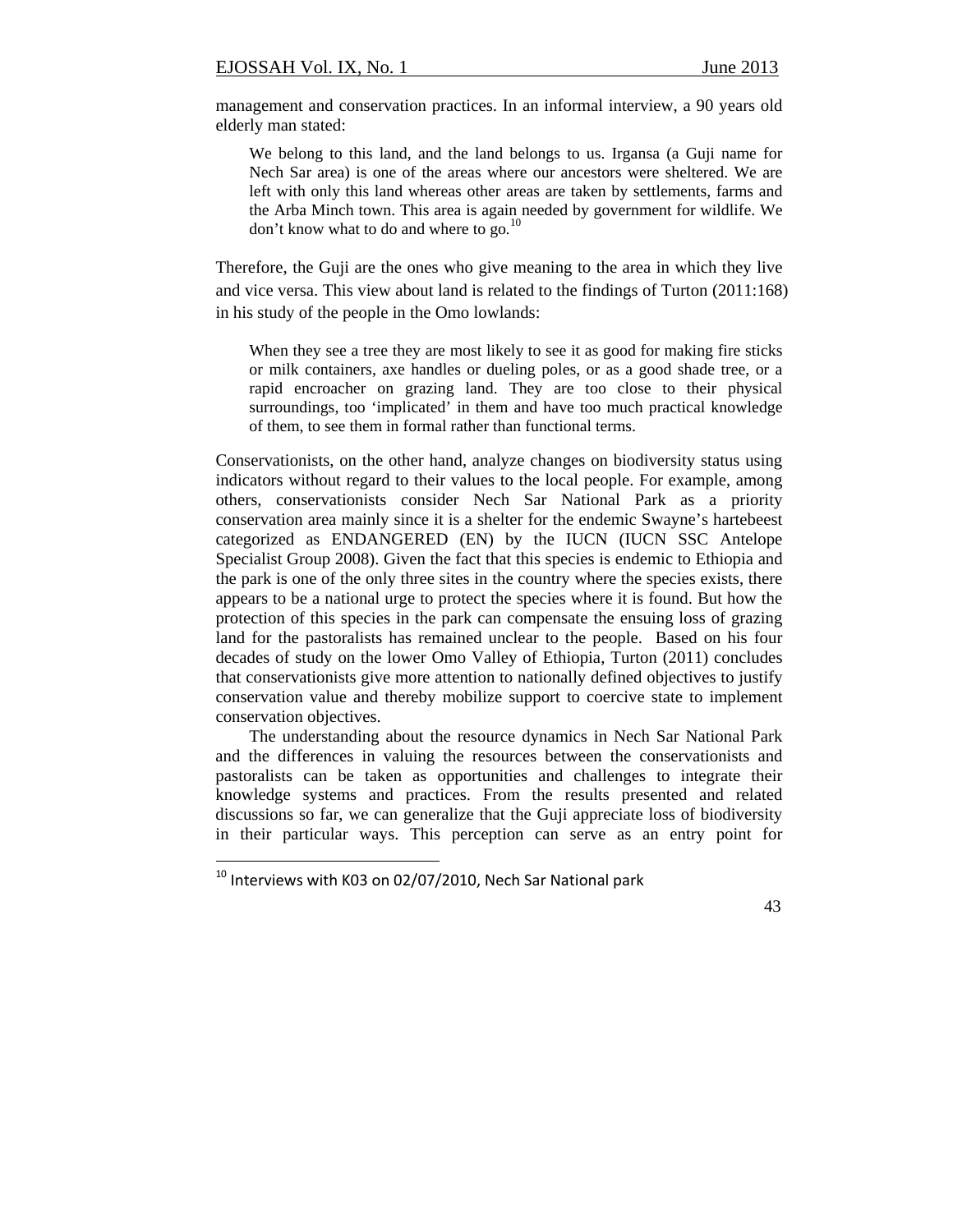conservationists to initiate collaborative works. In other words, conservationists should be capable of capitalizing on the common understanding on appreciation of the problem of resource degradation. However, more work on communication between the parties is needed to reduce the prejudices developed over the long time of failed communications and mistrust. As Bickford et al. (2012:75) state "the exchange of knowledge can be two-way, as these communities are bonded with the 'wilderness' through their traditional knowledge, lifelong experiences, livelihoods and even human-animal conflicts. At the same time, programs should endeavor to address the needs of the community in a way that links with biodiversity conservation."

# **Contested Explanations of Biodiversity Degradation in Nech Sar National Park**

In a conventional conservationist's view, the Guji are held accountable for loss of biodiversity in Nech Sar National Park. The justification follows a logical view that the people need natural resources for their livelihoods. It also follows that unless they have other options to depend on to fulfill their needs, their presence inside or adjacent to the park makes it difficult, if not impossible, for conserving resources since their livelihood needs overlap with conservation objectives. A statement by a university office holder (an ecologist by profession) is a good example of the general view among conservationists regarding people and protected areas in Nech Sar National Park: "the residence of people within the park is a real threat to biodiversity conservation."<sup>11</sup> This idea is not a recent development as it is apparent in reports of earlier observers. One report  $12$ summarizes the effects of the concentration of large numbers of livestock observed along the lake shores and the Sermelle River Valley as: (1) overuse of the grasses, resulting in considerable loss of grazing source for wild animals; (2) trampling damage, causing destruction of the standing crop and soil compaction; (3) erosion; (4) competition between livestock and wildlife for food; and (5) dissemination of diseases to wild animals, and vice versa.

Loss of wildlife in the park was also associated with the local people. The same report cited above claims that villagers hunt wild animals such as Greater Kudu, Bushbuck, Reedbuck and Hippopotamus as well as the rare Swayne's hartebeest for food. Earlier observations by conservationists also indicate that

 $11$  K017 interviewed on 25/10/2010, Arba Minch

<sup>44</sup>   $12$  Kirubel Tesfaye. 1985. Nechisar National Park Preliminary Report. Ethiopian Wildlife Conservation Organization. Addis Ababa, Ethiopia.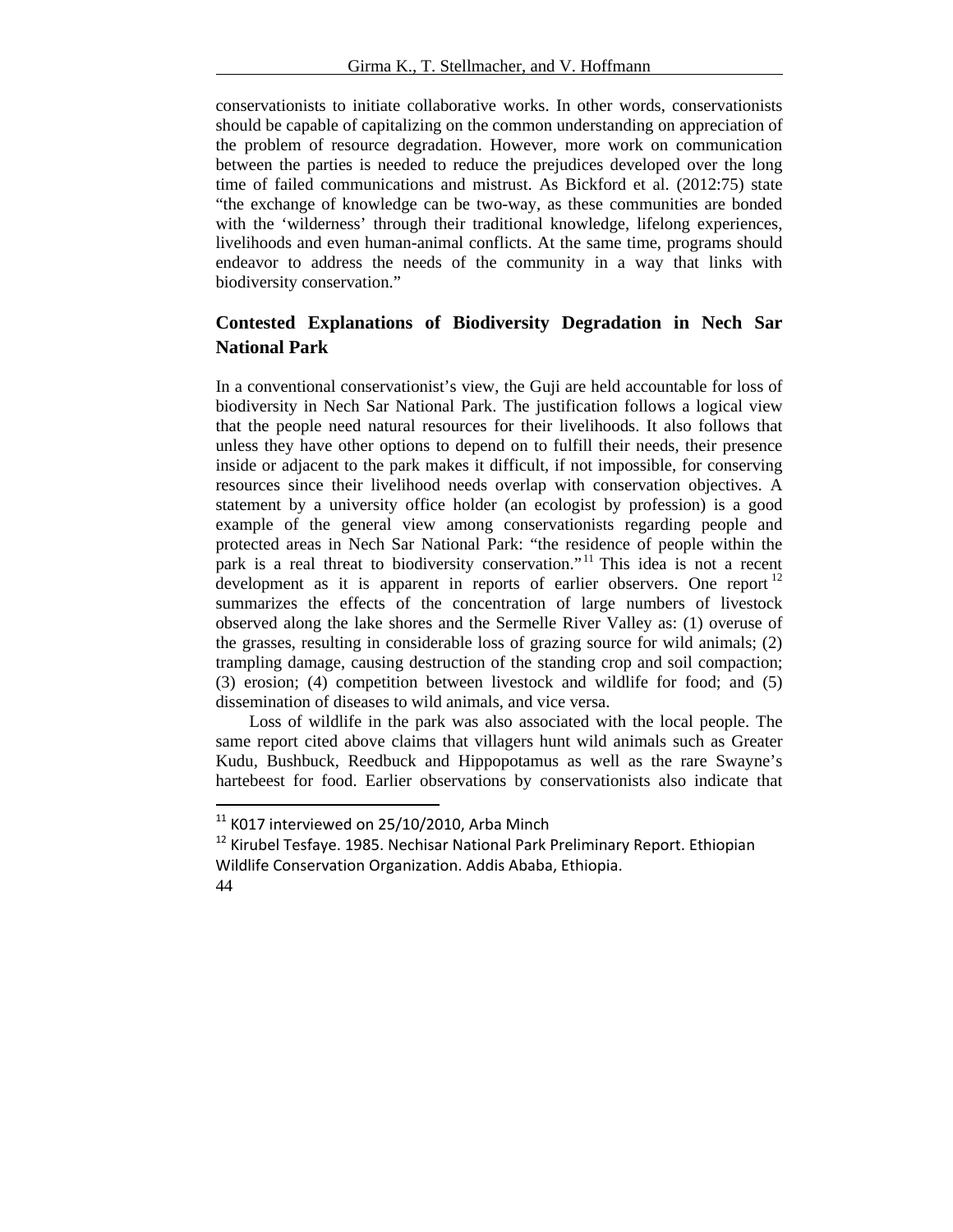pastoralists had been hunting the Swayne's hartebeest (Bolton 1971); "*much of the grassland was degraded by cattle*" (Bolton 1973:107). The Guji are still blamed for overgrazing and trampling and disease transfer between the domestic and wild animals in Nech Sar.13 The latest findings of Hasan et al. (2011) also show that woody species encroachment, unpalatable forbs, and bare land cover were significantly higher in the highly grazed and fire-suppressed part of the grassland plain. Similar conclusions were made about the impact of people and their livelihood strategies on wildlife in other protected areas of Ethiopia claimed to become even worse with an increase in population (Almaz 2009, Andeberhan 1982, Borghesio and Giannetti 2005, Yosef and Afework 2011, Stephens et al. 2001, Vial 2010, Vial et al. 2011).

The pastoralists, on the other hand, explain the reduction in the quality and quantity of the grasses with the breakdown of their traditional lifestyle in which they used to move over a large area (beyond Nech Sar and its surroundings) in search of grazing lands and water for their cattle. Formerly, the pastoralists used to travel up to the Abulo and Alfacho areas as well as Segen Plains far in the south of the Nech Sar in order to give more time for the grass recovery. They used to return back to Nech Sar when the grass has fully recovered. Here is an answer to explain how limitation of the seasonal movement contributed to overgrazing and then to the growth of woody plants: "The high cattle population has overgrazed the area. This has given space for trees to grow."<sup>14</sup> The increase in population, ethnic federalism/regionalism and strengthening of park control over their movement forced the people to be confined to a small area within which they use the grazing lands in Nech Sar continuously. In the informal interviews, the respondents indicated that confinement of the cattle to limited lands had resulted in overgrazing. About 60 percent of the interviewed Guji believe that the breakdown of transhumance and traditional rangeland management practices are the major causes for degradation of biodiversity in this park. Only about five percent of the interviewees take overgrazing as a cause for expansion of invasive trees to the grassland plains. Prohibition of the traditional use of fire as a management tool was also mentioned as the main reason for increasing cover of invasive species in the grassland plains. In this case, the informants made reference to their historical use of fire in the grasslands before the rain in order to facilitate growth of the new grass. A Guji informant associated the use of fire with control of invasive woody species in the grasslands in this way: "We use fire to

 $13$  Freeman, Dena. 2006. Natural Resource Management in and around Nech Sar National Park: a situation analysis. Final Report. Forum for Environment. Arba Minch, Ethiopia.

 $14$  S117 interviewed on 09/10/2010, Nech Sar National Park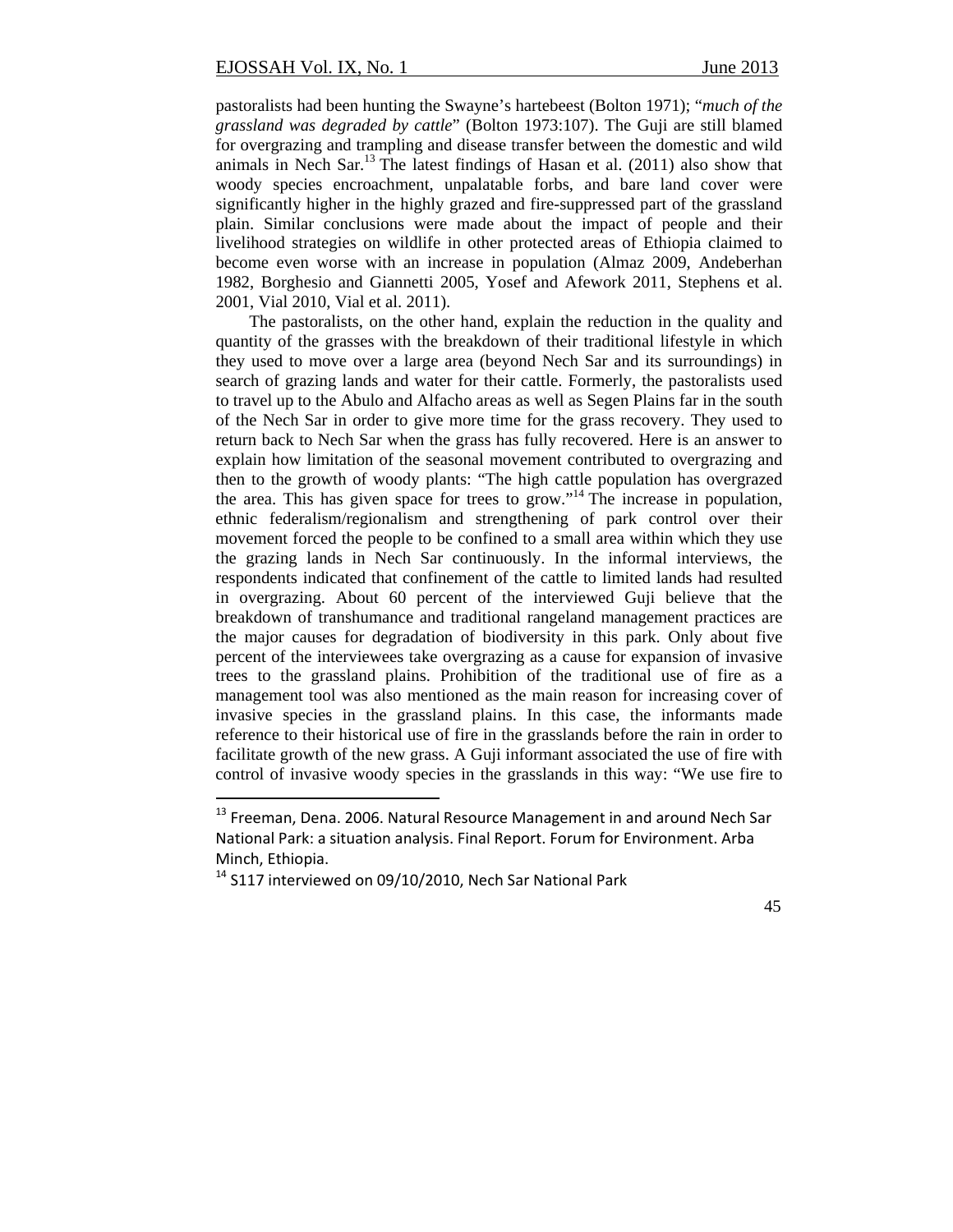kill trees and bushes at the early stages of their growth or before germination in order to facilitate the growth of grasses."<sup>15</sup>

Existing evidences confirm that enforcing settled life on pastoralists disrupts the traditional ecological knowledge of land management practices and affects the grazing land cover negatively. For example, sedentarization of pastoralists was reported as one of the causes for the negative trends in land use/land cover changes in the Northern Afar rangelands of Ethiopia (Diress et al. 2010); in Borana area of Southern Ethiopia, the impeding of mobility as a traditional strategy of rangeland management increased livestock pressure and degraded grazing pastures (Homann 2005, Solomon et al. 2007).

Explaining in spiritual terms is also among the encounters in discussions about the resource trends in the Nech Sar National Park. In the minds of the Guji, changes in the status of grasses, trees, wildlife, and other resources are linked with the nature of relationship with the supernatural world. This connotes that the problems are beyond the outcomes of the direct use, management and conservation directly applied to the natural resources. It appears that more importance is given to spiritual attachments by the elderly. For example, in an informal interview an elder stated: "I think this disaster is happening since our elders are not doing traditional rituals against all kinds of evils anymore.<sup>"16</sup> Such a belief is something which can neither be proved nor disproved by conventional methods. Its effect on the relations between conservationists and local people is however significant.

Pastoralists persistently attribute availability of the existing wildlife to their intergenerational caring culture because of some special attachments. For example, when zebras gather in the Nech Sar grassland plains and tend to stand still in groups, the Guji perceive that as a sign of the possibility to rain. The laughing of hyenas also conveys its own message interpreted by the 'wise-men'. Here is a statement which contrasts with the conservationists' view of local people as destructive to wild animals: "We adapted to live together with the animals. Killing the wild animals is not allowed in our culture. If anyone violates this, we traditionally whip the person."<sup>17</sup>

Based on interviews and observations during the field research in Nech Sar in 2010, we conclude that the relationships between people and wildlife differs between carnivores and herbivores. There are also differences in the views towards the different animals within these broad categories. We observed that

<sup>&</sup>lt;sup>15</sup> S117 interviewed on 09/10/2010, Nech Sar National Park

 $16$  S120 interviewed on 11/10/2010, Nech Sar National Park

<sup>46</sup>   $17$  Interview with k03 on 02/07/2010, Nech Sar National Park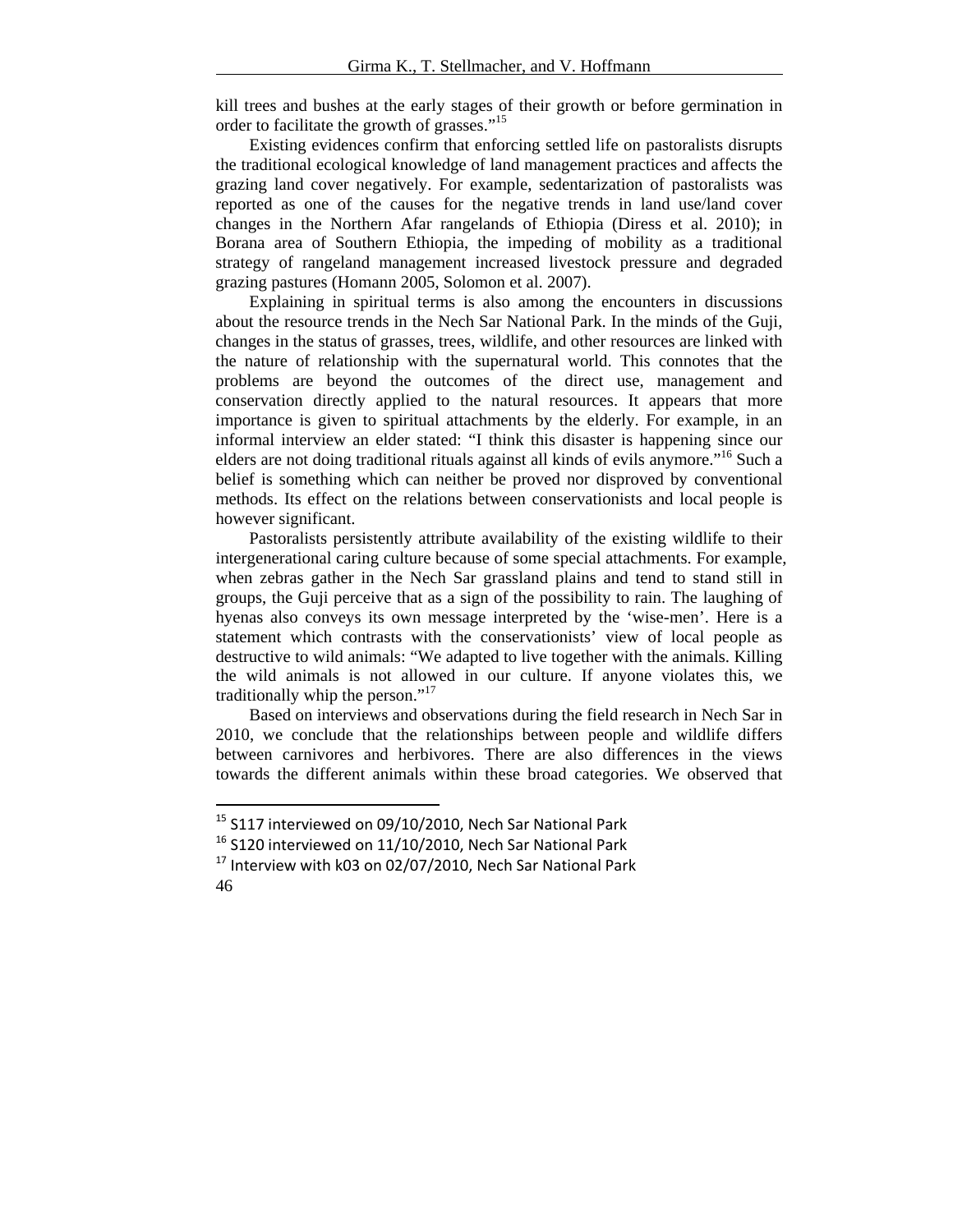zebra used to come and graze near Guji villages. It was also common for us to see the villagers going their way passing by the zebra herds with little reaction to the animals' presence. However, this is not the case when it comes to many of the carnivores and some big herbivore mammals. The case of carnivores is related to their occasional attacks on cattle and other domestic animals. For example, about 100 percent of Guji sample households interviewed disliked hyena. Their justification is that hyenas are many in number and attack their cattle more frequently as compared to other carnivores. Moreover, the oral information has it that buffalo had been locally eliminated by killing from Nech Sar in the early 1970s, before the park was established. This implies the need to conduct deeper investigations and move beyond the panacea of taking local people as ultimate care-takers of the whole biodiversity in Nech Sar. On the other hand, the difficulty of the exclusionary conservation approach as a "park" has been well-documented in other studies (see for example Asebe 2011, Asebe 2012, Girma and Stellmacher 2012). It is also important to be cautious that conservation interventions which undermined the traditional ecological knowledge for about four decades have negatively affected the intimacy of nature and local people in the area. This has negative implications not only on the continuity of the unwritten traditional ecological knowledge but also the positivity of people-nature relations. The level of tolerance mainly towards carnivores is low as shown with an example above of the negative views towards hyena. Generally, the situation now calls for integrated approaches rather than relying on any of the conservationists or traditional ecological knowledge holders.

### **Contrasting Perceptions on the Park Management**

Many conservationists focus on a national park as an area of biodiversity protection. Other park objectives are often considered of lower importance particularly if their repercussions on biodiversity are minimal, if not none. The Guji pastoralists in Nech Sar National Park claim the grassland plains of the park as their ancestral grazing land. Conservationists consider that area as the core conservation zone. Such parts of a park are generally considered as *non-touchable* – consumptive human use is fully prohibited. In other words, allowing human use in this part of the park is taken by conservationists as equivalent to missing the main purpose for which the park was established. Such an argument among the conservationists is made in reference to the Swayne's hartebeest, zebra, kudu, and other grazers for which this area constitutes their main habitats. Generally, conservation needs are at the top of the management objectives defined in the conventional conservation approaches. This is also supported by the Ethiopian wildlife conservation policies and laws. On the contrary, the demands of the Guji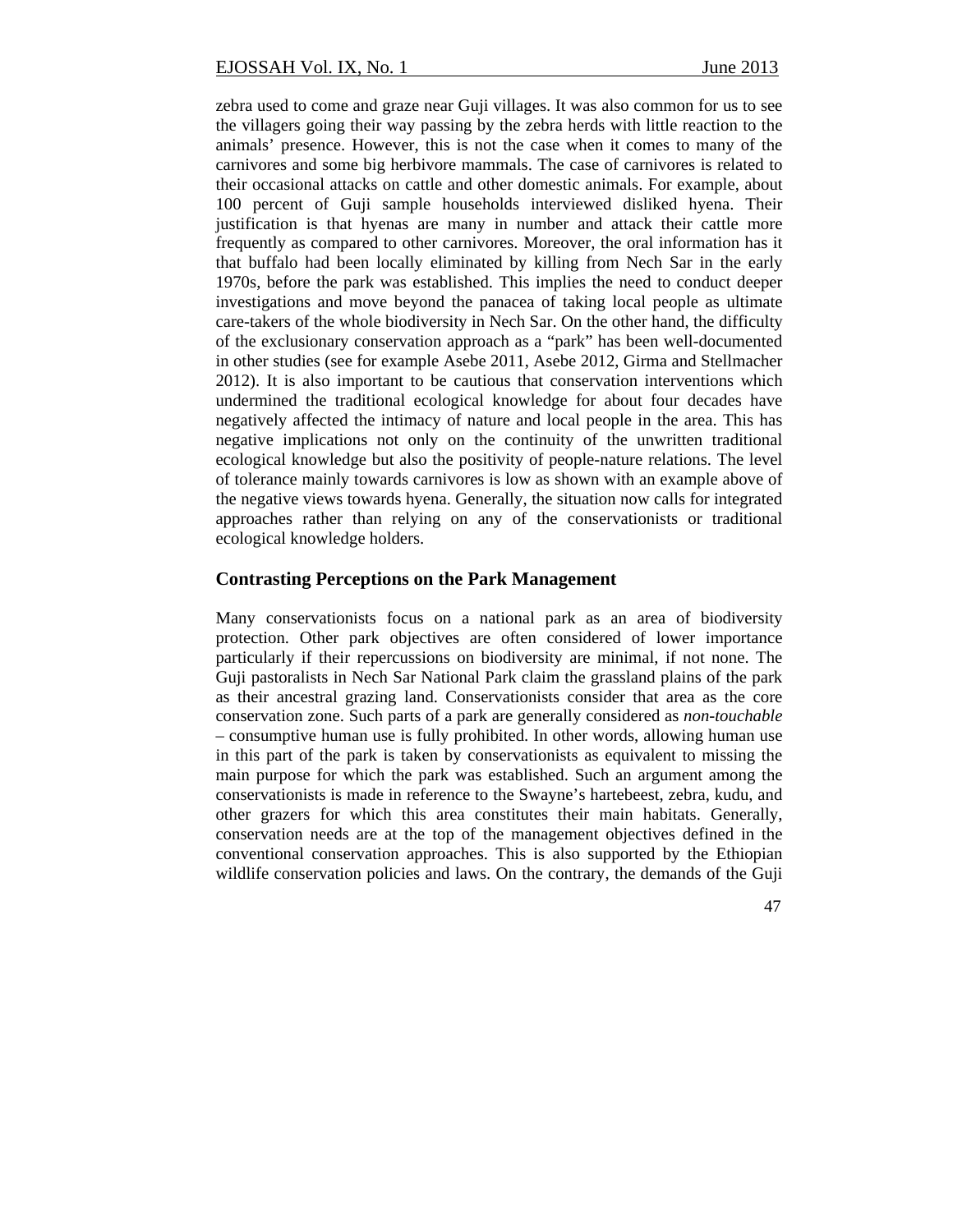center around the resources needed for their cattle, which are the main sources of their livelihoods. Access to grazing pasture and Abaya and Chamo lakes remain critical issues. When compared with Sermelle River water, the lake water is preferable to the local people most importantly to have healthy cattle due to its salty nature. All decisions and actions that appear to be unfavorable to their cattle are unacceptable to the pastoralists since cattle are the main sources of their livelihoods. Cattle contribute to the Guji households through: (1) direct consumption (milk and milk products, and, sometimes, meat); (2) income generation from direct sale (about 74 percent of income generated); (3) income from sale of milk and milk products; and (4) higher social status as the size of the cattle increases.

Other needs of the people common to the fellow citizens in many rural areas of Ethiopia are infrastructure (e.g. roads), health facilities, school and clean water. The park authorities argue that social facilities can be provided only when they settle outside the park boundaries. Hence, the park authorities have been planning for resettling the people to other areas in order to implement the national wildlife conservation policy. Here comes a conflict between the ancestral claims of the people against the conservation objectives of the park.

The local people have not been participants in the Nech Sar National Park management process since its designation in 1974 (Desalegn 2008). The conservation objectives defined by assuming that the people can be easily resettled outside the Nech Sar National Park had still remained a cause for contested co-existence of the park and people (Taddesse 2009). The antagonistic park-people relations have limited the capacity of the park authorities to the daily struggle to enforce the exclusionary conservation approach. The biologists and natural resource managers alike are not engaged in the technical management of the park given the urgency of illegal park resource uses as defined by the national wildlife conservation law.

### **Conclusion**

Our findings showed that both the pastoralists and conservationists are concerned with the long-term conservation of biodiversity in Nech Sar National Park. However, there are differences in explaining the trends and approaches to management which contributed to stumbling of the path to sustainable biodiversity use, management and conservation in the park. For conservationists, the park is an area for *in situ* biodiversity conservation whereas for the Guji people it is an area for multiple uses with cultural and socio-economic values.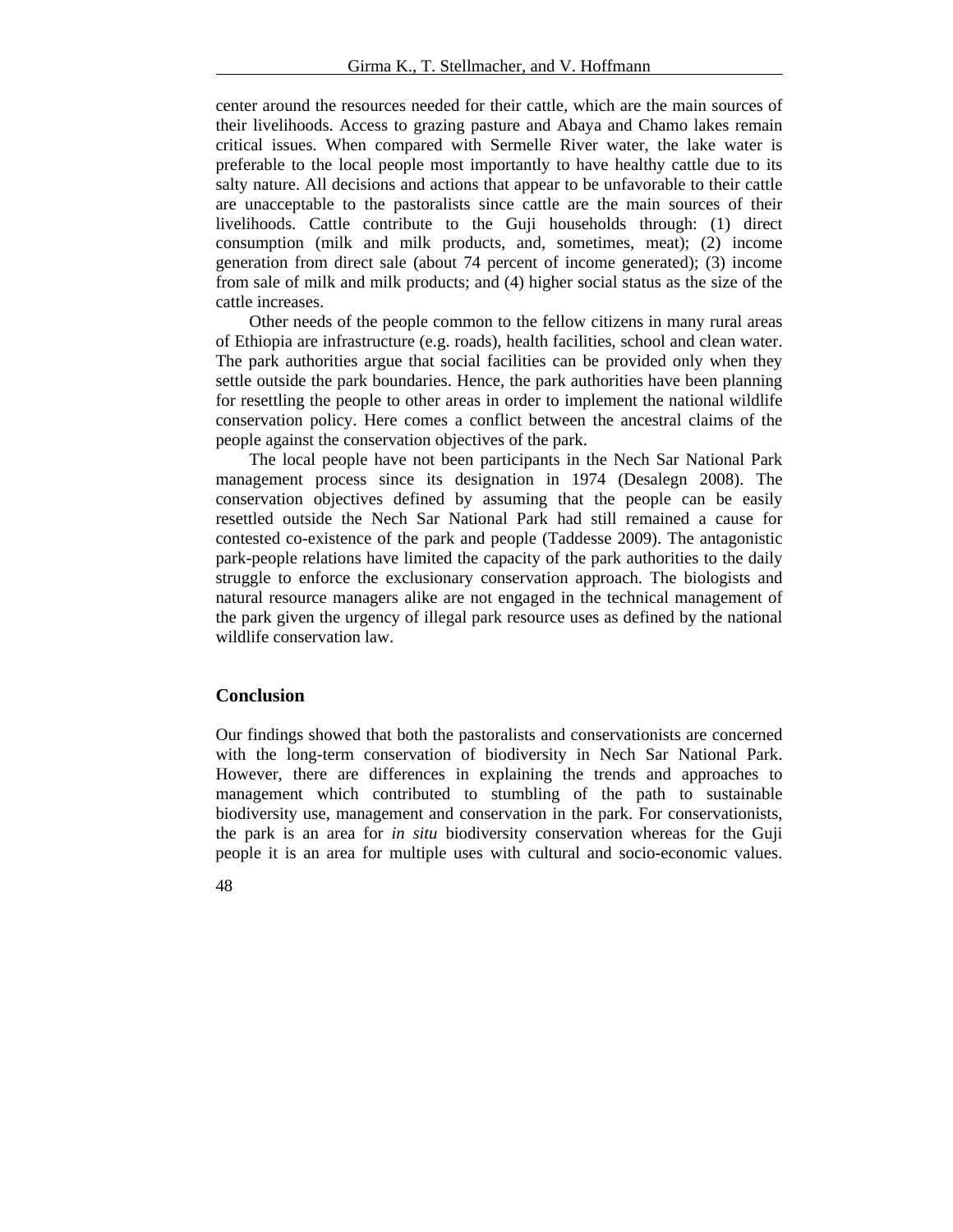Transdisciplinary approaches in which local people and researchers work together with other stakeholders beyond data collection is useful in minimizing the gap in knowledge and perception. The Adaptive Collaborative Management (ACM) model is a promising approach for bridging the knowledge gaps since it has the potential to facilitate co-learning which involves building of a common vision through two-way communication of knowledge and experiences, learning from each other and collective/joint action.

However, ACM may not be effective on its own without other supporting provisions. There should be a favorable policy framework flexible to accommodate contextual differences. Conservation policies should recognize and work within the context of diverse socio-economic and cultural profiles of people who live inside and adjacent to protected areas throughout the country, Ethiopia. Bringing the policy down to the day-to-day life of people-nature interaction is the other aspect which should be considered seriously. In this regard, practical supports are needed from the governmental and non-governmental bodies concerned with biodiversity conservation in the country. The tense situation in Nech Sar National Park calls for urgent measures. Any delay without practical actions under this condition will only increase the level of tension, conflicts between conservationists and local people and loss of biodiversity.

## **Acknowledgements**

This work would not have been possible without the support of the Ethiopian Wildlife Conservation Authority and the Nech Sar National Park staff particularly Abiy Getahun and the late Awol Ali who was the park warden. Special thanks to the Guji people in Nech Sar for their hospitality and providing us with the data. We would like to thank the two anonymous reviewers for their constructive comments. We gratefully acknowledge the financial support from the German Academic Exchange Service (DAAD) for the field research.

#### **References**

Aerts, Diederik, L. Apostel, B. de Moor, S. Hellemans, E. Maex, H. Van Belle, and J. van der Veken. 1994. "*World views: from fragmentation to integration*."Brussels: VUB Press. http://www.vub.ac.be/CLEA/pub/books/worldviews.pdf (accessed on 27/05/2012).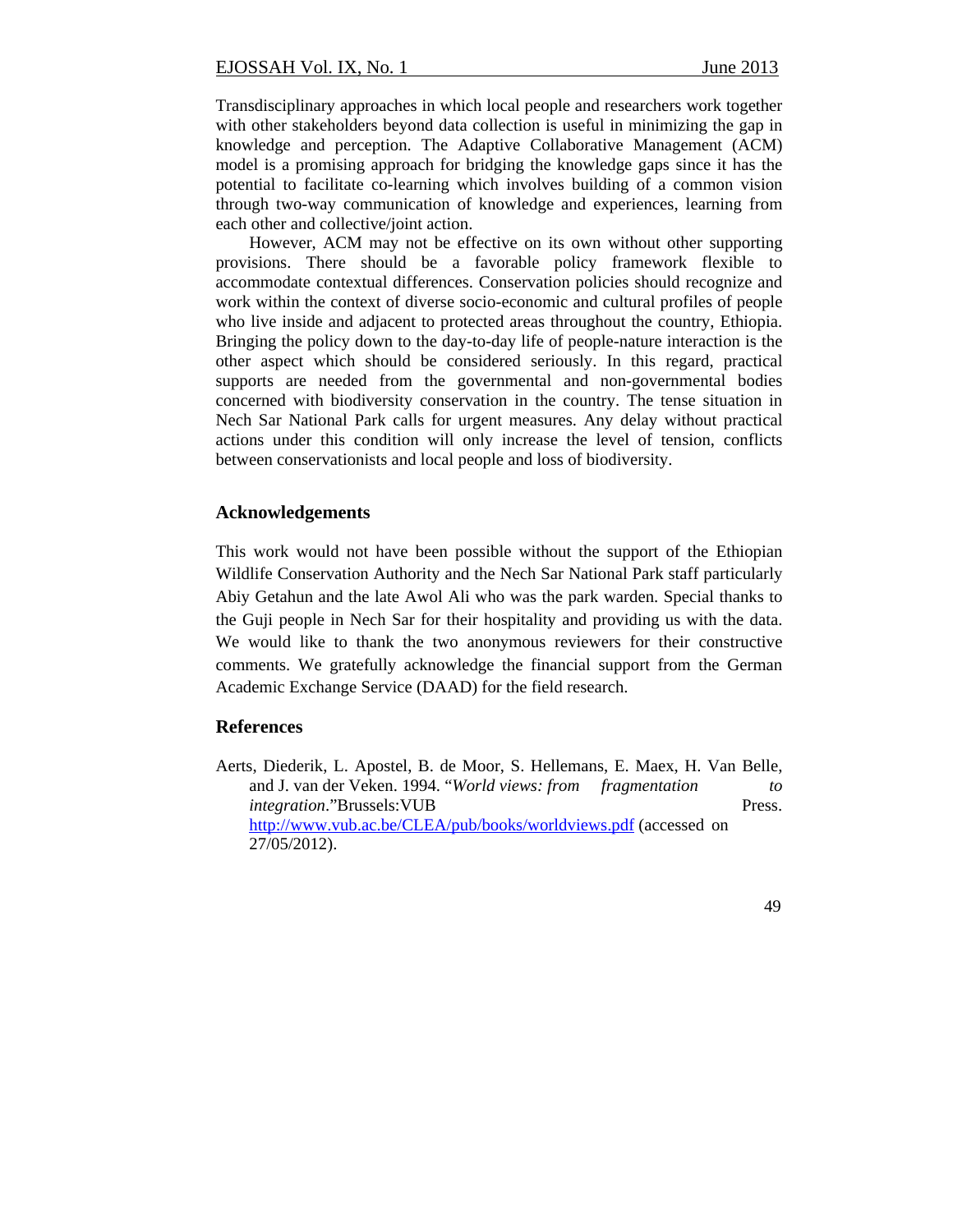- Almaz Tadesse Kebede. 2009. "Sustaining the Allideghi Grassland of Ethiopia: influence of pastoralism and vegetation change." All Graduate Theses and Dissertations Paper 309. http://digitalcommons.usu.edu/etd/309 (accessed on 10/07/2011).
- Andeberhan Kidane. 1982. "*Wildlife Management Problems in Ethiopia*." Walia 8: 3-9.
- Aramde Fetene, Girma Mengesha and Tsegaye Bekele. 2011. "Spatial distribution and habitat preferences of selected large mammalian species in the Nech Sar National Park (NSNP), Ethiopia." *Nature and Science 9* (3): 80-90.
- Armitage, Derek, F. Berkes, and N. Doubleday, editors. 2007. *Adaptive Co-Management: Collaboration, Learning, and Multi-Level Governance*. Canada: UBC Press.
- Armitage, Derek R., R. Plummer, F. Berkes, R.I. Arthur, A.T. Charles, I.J. Davidson-Hunt, A.P. Diduck, N.C. Doubleday, D.S. Johnson, M. Marschke, P. McConney, E.W. Pinkerton, and E.K. Wollenberg. 2009. "Adaptive co-management for social-ecological complexity." *Frontiers in Ecology and the Environment 7* (2): 95-102. doi:10.1890/070089
- Asaye Nigussie. 2008. "Analysis of land and vegetation cover dynamics using remote sensing and GIS, a case study of Nechisar National Park." MSc thesis, Addis Ababa University, Addis Ababa, Ethiopia.
- Asebe Regassa Debelo. 2011. "Contested terrains: conflicts between state and local communities over the management and utilization of Nech Sar National Park, Southern Ethiopia." *Journal of Sustainable Development in Africa 13* (5): 49-65.
- Asebe Regassa Debelo. 2012. "Contesting views on a protected area conservation and development in Ethiopia." *Social Sciences 1*: 24-46. doi:10.3390/socsci1010024.
- Befekadu Refera. 2005. "Population status of Swayne's hartebeest in Ethiopia." In S. Monfort, and T. Correll, editors. Fifth Annual Sahelo-Saharan Interest Group Meeting. 21-24 April, 2005. Hotel Kanta, Souss, Tunisia.
- Berkes, Fikret. 1993. "Traditional ecological knowledge in perspective" In J.T. Inglis, editor. *Traditional Ecological Knowledge: Concepts and Cases.* Ottawa, Canada: International Development Research Center, International Program on Traditional Ecological Knowledge and International Development Research Centre.
- Berkes, Fikret, J. Colding and C. Folke. 2000. "Rediscovery of traditional ecological knowledge as adaptive management." *Ecological Applications 10* (5): 1251–1262.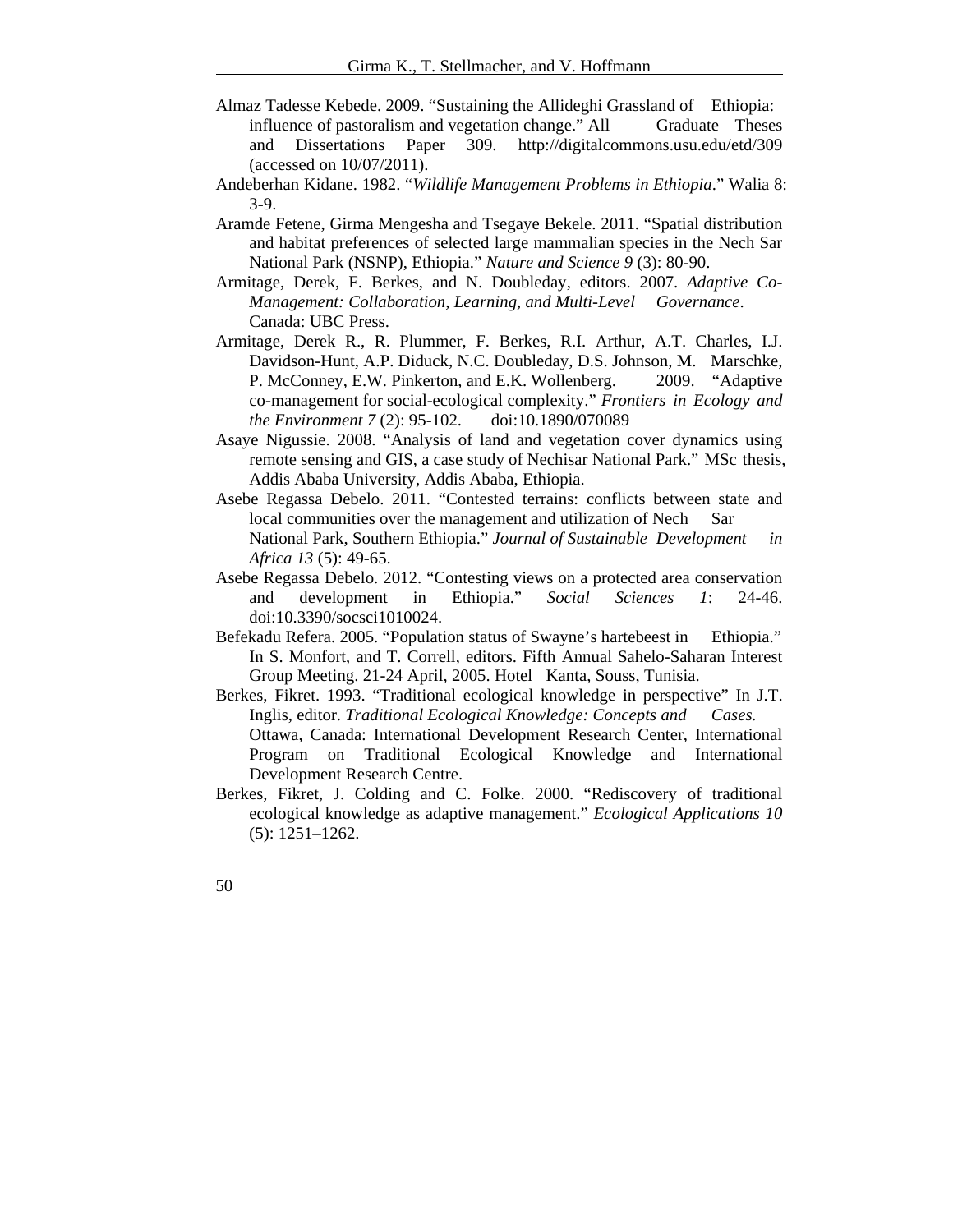- Berkes, Fikret, J. Colding and C. Folke, editors. 2003. *Navigating Social-Ecological Systems*. Cambridge: Cambridge University Press.
- Bickford, David, M. R.C. Posa, L. Qie, A. Campos-Arceiz, E.P. Kudavidanage. 2012. "Science communication for biodiversity conservation." *Biological Conservation 151*: 74-76.
- Biodiversity Indicators Development National Task Force. 2010. "Ethiopia: Overview of Selected Biodiversity Indicators." http://www.bipnational.net/LinkClick.aspx?fileticket=RjfpQF2u%2 BxY%3D&tabid=154&language=en-US (accessed on 10/06/2012).
- Bolton, Melvin. 1971. "Ethiopia: last chance for Swayne's hartebeest." *Biological Conservation 3 (2):* 147-149.
- Bolton, Melvin. 1973. "Hartebeests in Ethiopia." Oryx 12: 99-108.
- Borghesio, Luca and G., Fabio. 2005. "Habitat degradation threatens the survival of the Ethiopian bush crow *Zavattariornis stresemanni*." Oryx 39 (1): 44-9.
- CBD. 1992. Convention on Biological Diversity. New York: United Nations.
- Demeke Datiko and Afework Bekele. 2011. "Population status and human impact on the endangered Swayne's hartebeest (*Alcelaphus buselaphus swaynei*) in Nechisar Plains, Nechisar National Park, Ethiopia." African Journal of Ecology 49 (3): 311-319.
- Desalegn Wana. 2008. "Local people's perceptions and attitudes towards the management of Nech-Sar National Park, Ethiopia." In M.I. Jeffery, J. Firestone, and K. Bubna-Litic, editors. *Biodiversity Conservation, Law+Livelihoods: Bridging the North-South Divide.* Cambridge: Cambridge University Press.
- Dessalegn Rahmato. 2001. *Environmental Change and State Policy in Ethiopia:*  Lessons from Past Experience. FSS Monograph Series 2. Addis Ababa: Forum for Social Studies.
- Diress Tsegaye, S.R. Moe, P.Vedeld, Ermias Aynekulu. 2010. "Land- use/cover dynamics in Northern Afar rangelands, Ethiopia." *Agriculture, Ecosystems and Environment 139:* 174-180.
- Duckworth, J.William, M.I. Evans, R.J. Safford, M.G. Telfer, R.J. Timmins, and Chemere Zewdie. 1992. A survey of Nechisar National Park, Ethiopia. Report of the Cambridge Ethiopia Ground-water Forest Expedition 1990. ICBP Report No. 50. Cambridge, UK:
- Dudley, Nigel, L. Higgins-Zogib, and S. Mansourian. 2005. *Beyond Belief: Linking Faiths and Protected Areas to Support Biodiversity Conservation*. Gland, Switzerland: WWF.
- Estes, James, K. Krooks, and R. Holt. 2001. "Predators, ecological role of." *Encyclopedia of Biodiversity 4*: 857-878.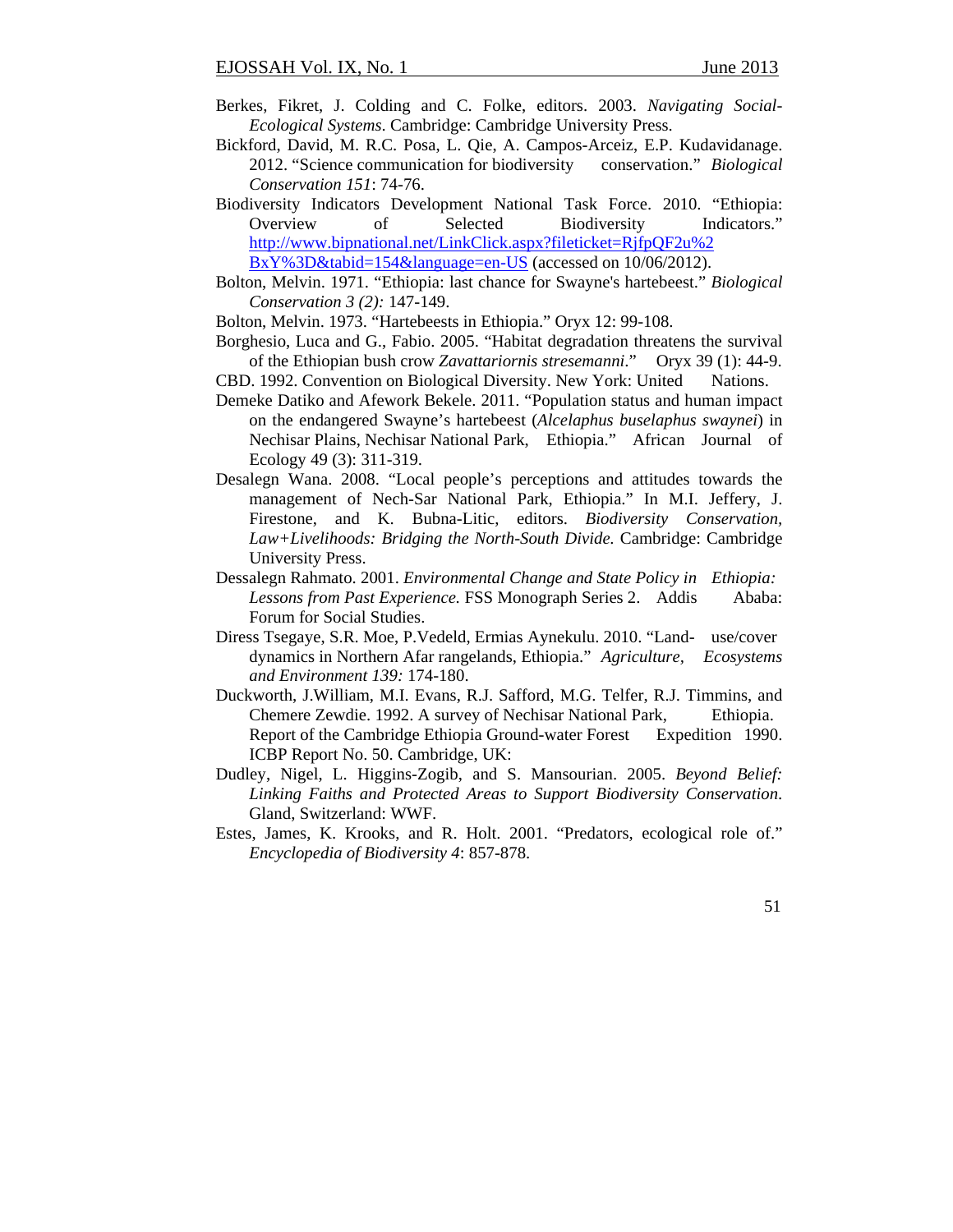- Fazey, Ioan, J.A. Fazey, J.G. Salisbury, D.B. Lindenmayer, and S. Dovers. 2006. "The nature and role of experiential knowledge for environmental conservation." *Environmental Conservation 33* (1): 1-10.
- Friedmann, Herbert. 1937. "Birds collected by the Childs Frick Expedition to Ethiopia and Kenya colony." Part 2. Passeres. *Bulletin of the Smithsonian Institution 153*: 1-506.
- Gabathuler, Ernst, F. Bachmann, and A. Kläy. 2011. Reshaping Rural Extension Learning for Sustainability (LforS): an Integrative and Learning Based Advisory Approach for Rural Extension with Small-Scale Farmers. Weikersheim, Germany: Margraf Publishers.
- Girma Kelboro and T. Stellmacher. 2012. Contesting the National Park theorem? Governance and land use in Nech Sar National Park, Ethiopia. ZEF Working Paper104.http://www.zef.de/fileadmin/webfiles/downloads/zef\_wp/wp104.pd f. (accessed on 05/12/2012)
- Gottschalk-Mazouz, Niels. 2008. "Internet and the flow of knowledge: which ethical and political challenges we face?" In H. Herbert and P. Alois, editors. *Philosophy of the Information Society: Proceedings of the 30th International Ludwig Wittgenstein Symposium* Kirchberg am Wechsel, Austria 2007. Volume 2. Frankfurt, Germany: Ontos Verlag.
- Hasan Yusuf, A.C. Treydte, Sebsebe Demissew and Zerihun Woldu. 2011. "Assessment of woody species encroachment in the grasslands of Nechisar National Park, Ethiopia." *African Journal of Ecology 49* (4): 397-409.
- Hoffmann, Volker, K. Probst, A. Christinck. 2007. "Farmers and researchers: how can collaborative advantages be created in participatory research and technology development?" *Agriculture and Human Values 24* (3): 355- 368.
- Hoffmann, Volker. 2009. "Extension science: what was it, what is it and what ight it be in the future?" In C. Paffarini and F.M Santucci, editors. Proceedings of European XIX Seminar of Extension Education: Theory and Practice of Advisory Work in a Time of Turbulences, 15-19 September, 2009, Assisi, Perugia, Italy.
- Holt, Flora Lu. 2005. "The catch-22 of conservation: indigenous peoples, biologists, and cultural change." *Human Ecology 33* (2): 199-215.
- Homann, Sabine. 2005. *Indigenous Knowledge of Borana Pastoralists in Natural Resource Management: a Case Study from Southern Ethiopia.* Göttingen, Germany: Cuvillier Verlag.
- ICSU. 2002. "Science and traditional knowledge: report from the ICSU study group on science and traditional knowledge." International Council for Science. URL: http://www.icsu.org/publications/reports-and-reviews/science-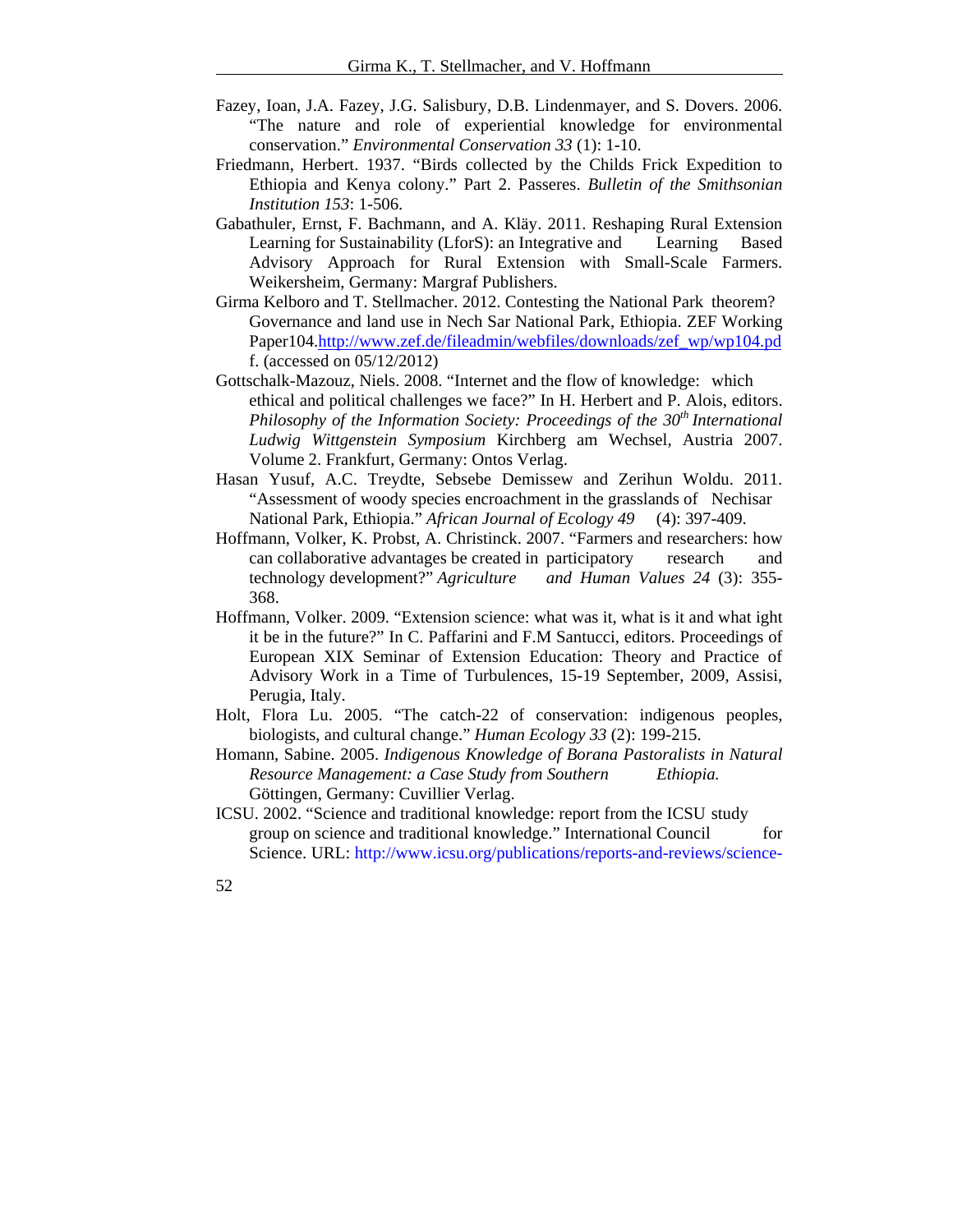traditional-knowledge/Science-traditional-knowledge.pdf (accessed on 27/05/2012).

- IUCN SSC Antelope Specialist Group. 2008. *Alcelaphus buselaphus ssp. swaynei*. In IUCN 2012. IUCN Red List of Threatened Species. Version 2012.2. www.iucnredlist.org (Accessed on 06 November 2012).
- Keeley, James and I. Scoones. 2000. "Knowledge, power and politics: the environmental policy-making process in Ethiopia." *The Journal of Modern African Studies 38 (1)*: 89-120.
- Laurance, William F., and 215 co-authors. 2012. "Averting biodiversity collapse in tropical forest protected areas." *Nature 489:* 290-294. doi:10.1038/nature11318
- Liu, Jianguo, M. Linderman, Z. Ouyang, L. An, J. Yang, H. Zhang. 2001. "Ecological degradation in protected areas: the case of Wollong Nature Reserve for giant pandas." *Science 292*: 98-101.
- McCann, James. 1997. "The plow and the forest: narratives of deforestation in Ethiopia 1840-1992." *Environmental History 2 (2):* 138-159.
- Mckee, Jonathan. 2007. "Ethiopia: country environmental profile." http://ec.europa.eu/development/icenter/repository/Ethiopia-ENVIRONMENTAL-PROFILE-08-2007 en.pdf (accessed on 20/06/2012)
- Moller, Henrik, F. Berkes, P.O. Lyver, and M. Kislalioglu. 2004. "Combining science and traditional ecological knowledge: monitoring populations for co-management." *Ecology and Society 9 (3):* 2. URL: http://www.ecologyandsociety.org/vol9/iss3/art2 (accessed on 26/05/2012).
- Mora, Camilo and P.F. Sale. 2011. "Ongoing global biodiversity loss and the need to move beyond protected areas: a review of the technical and practical shortcomings of protected areas on land and sea." Marine Ecology Progress Series 434: 251-266. doi: 10.3354/meps09214.
- Moran, Emilio F. 2010. *Environmental Social Science: Human- Environment Interactions and Sustainability*. Hoboken, NJ: John Wiley & Sons.
- Murray, Carol and D. Marmorek. 2003. "Adaptive management and ecological restoration." In P. Freiderici, editor. *Ecological Restoration of Southwestern Ponderosa Pine Forests.* Washington, Covelo and CA, London: Island Press. pp. 417-428.
- Nonaka, Ikujiro. 1991. "The knowledge-creating company." *Harvard Business Review 69 (6*): 96-104.
- Prabhu, Ravi, C. McDougall, and R. Fisher. 2007. "Adaptive collaborative management: a conceptual model." In R. Fisher, R. Prabhu, and C. McDougall, editors. *Adaptive Collaborative Management of Community*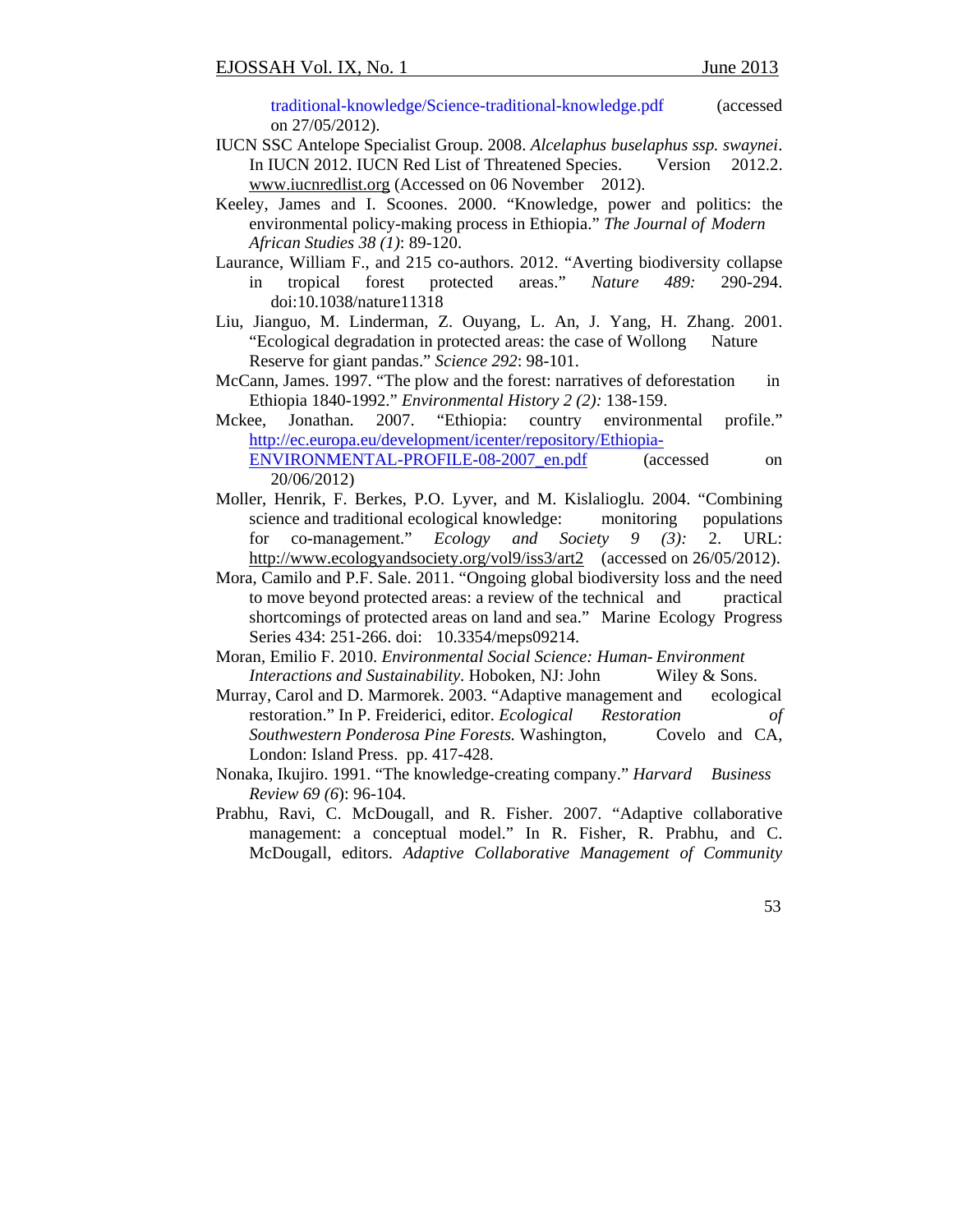*Forests in Asia: Experiences from Nepal, Indonesia and the Philippines*. Bogor, Indonesia: Center for International Forestry Research. pp. 16-49.

- Pretty, Jules, B. Adams, F. Berkes, S.F. de Athayde, N. Dudley, E. Hunn, L. Maffi, K. Milton, D. Rapport, P. Robbins, E. Sterling, S. Stolton, A. Tsing, E. Vintinner, and S. Pilgrim. 2009. "The intersections of biological iversity and cultural diversity: towards integration." *Conservation and Society 7 (2):* 100-112.
- Schusler, Tania M., J.D. Daniel, and M.J. Pfeffer. 2003. "Social learning for collaborative natural resource management." *Society and Natural Resources, 15:* 309–326.
- Sinclair, A.R.E., S.A.R. Mduma, and P. Arcese. 2002. "Protected areas as biodiversity benchmarks for human impact: agriculture and the Serengeti avifauna." Proceedings of Biological Sciences 269 (1508): 2401-2405. doi 10.1098/rspb.2002.2116.
- Sintayehu Workeneh, Afework Bekele, and M. Balakrishnan. 2011. "Species diversity and abundance of small mammals in Nechisar National Park, Ethiopia." *African Journal of Ecology 50 (1):* 102- 108.
- Solomon, T.B., H. A. Snyman, and G.N. Smit. 2007. "Cattle-rangeland management practices and perceptions of pastoralists towards rangeland degradation in the Borana zone of southern Ethiopia." *Journal of Environmental Management 82:* 481-494.
- Stellmacher, Till. 2007a. "The historical development of local forest governance in Ethiopia – from Imperial times to the military regime of the *Derg*." *Afrika Spectrum 42* (3): 519-530.
- Stellmacher, Till. 2007b. Governing the Ethiopian Coffee Forests: a Local Level Institutional Analysis in Kaffa and Bale Mountains. PhD Thesis. University of Bonn, Germany.
- Stellmacher, Till, U. Grote, and J. Volkmann. 2012. "Protection of biodiversity through certification? Forest coffee in Kaffa and Bench Maji Zone, Ethiopia." In H. Wittmer and H. Gundimeda, editors. *The Economics of Ecosystems and Biodiversity in Local and Regional Policy and Management.* UK and USA: Earthscan from Routledge.
- Stephens, Philip A., C.A. d'Sa, C. Sillero-Zubiri, and N. Leader-Williams. 2001. "Impact of livestock and settlement on the large mammalian wildlife of Bale Mountains National Park, southern Ethiopia." Biological Conservation 100 (3): 307-322.
- Taddesse Berisso. 2009. "Planning resettlement in Ethiopia: the experiences of the Guji Oromo and the Nech Sar National Park." In A. Pankhurst  $&$  F. Piguet.